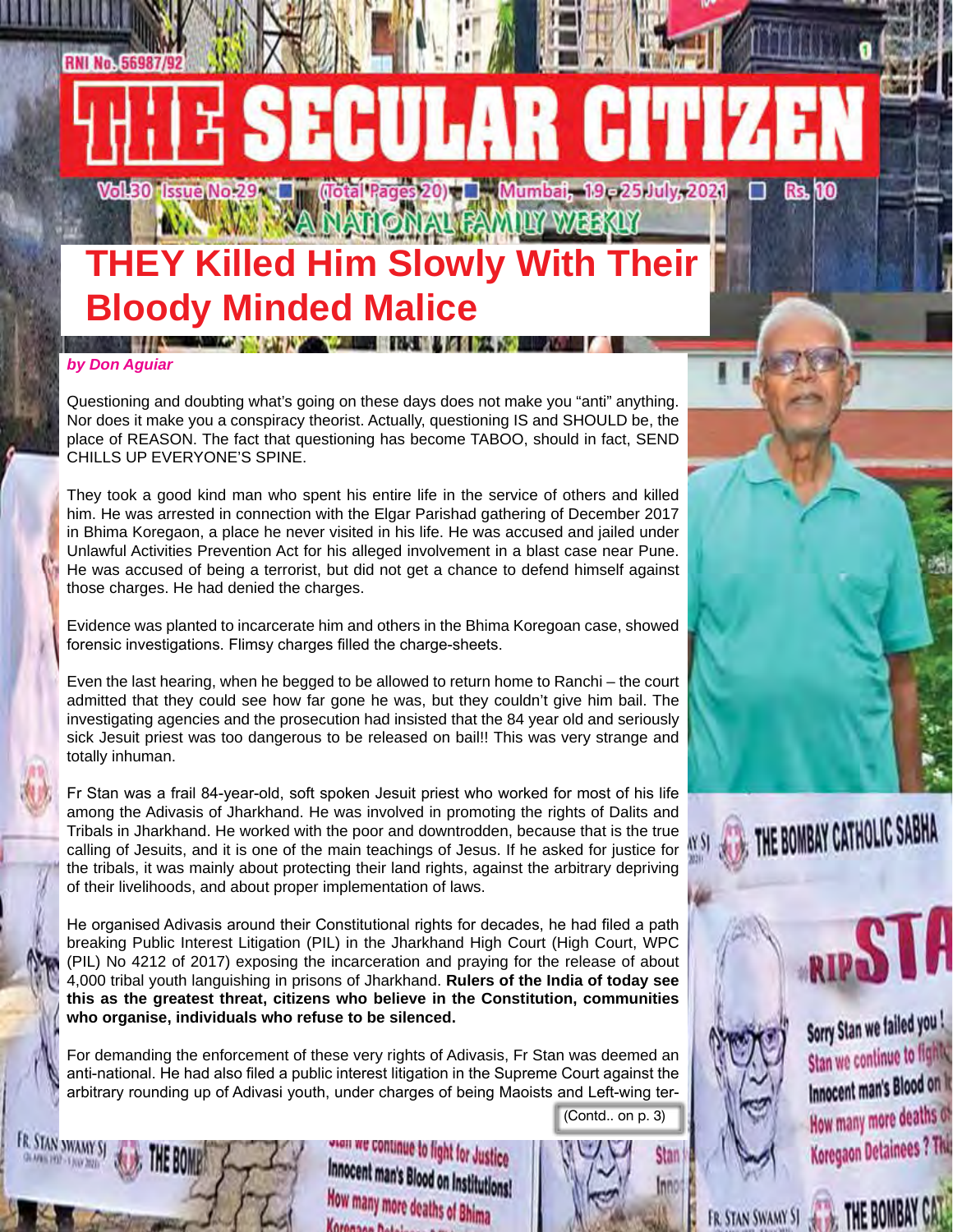**"The caged bird sang and his spirit soared"** – this comment, displayed on the main gate of Holy Family Church, a Jesuit-run Par-

ish at Chakala in Andheri East, is probably the most succinct comment on the untimely passing of one of the most vocal social activists of our times. All that Father Stan Swamy, the Jesuit jailbird, endured right through his imprisonment constitutes a bold statement on the state of affairs in the judicial system of the



country: those who are easily bought are able to dominate the scene with equal ease and drown those who just can never be bought! In the circumstances, jailbird Stan has a long way to go before his soul can really be said to be at last free, the reasons for which are not far to see.

There are extremely significant theories surfacing in the media, both print and electronic, in relation to the incarceration of Father Stan—bail obtained with relative ease by less deserving undertrials; liberty unlimited gleefully enjoyed by those who rightfully ought to be behind bars, and so on. And all this under the patronage of the very persons who authoritatively ought to uphold the rule of law as equal to all!

It is reported that "the Bar Association of India [BAI], which has attorney-general K.K. Venugopal as member and honorary chairman, has attributed Father Stan Swamy's death in custody to "cruel and unusual institutional mistreatment. In a statement issued through (its) General Secretary Anindita Pujari, the association said on 8 July (that) the death of the Jesuit tribal rights activist had "brought disrepute to the Indian legal system and is a failure of the administration of justice" *(Matters India, 9 July 2021).* What is galling, however, is that such theories are being advanced when the victim of the nonbail tactics of those concerned is no more. Wouldn't the outcome have been different if what is being discussed in the open today had been argued in court while the victim was still around?

All said and done, would that the Jesuits, the Church in India and BAI, led by Advocates K.K. Venugopal, Anindita Pujari, Mihir Desai and Olaf Albuquerque, along with former top cop Julio Ribeiro and other conscientious individuals jointly drew up an effective strategy. **The focus of such an exercise would have to be threefold: to speedily look into all the irregularities emanating these days and take up issue with the courts urgently in a bid to obtain due justice for Stan posthumously; having those guilty of the undue denial of bail for Stan brought to book; and, thirdly, to secure justice for Stan's fellow accused.** Needless to say, only such concerted action would make a truly fitting tribute to the departed soul and to the tribals for whose sake Father Stan Swamy suffered so much unto death. Indeed, only then can it be freely said that **"the caged bird sang and his spirit soared"!**

## The Real Freeing Of The Jailbird<br>**Betrayal in politics**

Judas took 30 pieces of silver for betraying<br>Jesus, then he repented and gave up his life. These were the headlines of a news report recently in the Herald - Goa newspaper. It was with reference to the ten Congress MLAs elected by the people in the Goa Assembly Elections in 2019, who defected to the other side to form the government. The new report further poses the question, "What did it take for Congress MLAs who betrayed their mandate? And did they even think of repenting?

The report goes on to give a very good insight into the dirty minds of our dirty politicians. Politics is dirty, it is said that it is getting murkier by the day. It took 30 pieces of silver for Judas to betray Jesus. Our modern day politicians today take crores of rupees to betray the trust the public repose in them at the time of elections. And talking of repentance, for them, there is no such thing as repentance. Our politicians don't seem to have a conscience, or rather, should we say, it's dead? The reports rightly says, when Judas did awake to his conscience, he threw the money back and committed suicide. But the hard core politicians that they are, they are made of sterner stuff. They could drive everybody else to suicide in order to be in power. For them, it is power at all costs. Our elected representatives - MPs, MLAs have become just like any other commodity to be bought from the store. Or rather should we say, they are slaves, to be auctioned to the highest bidder? The reports adds, when these MLAs took that decision to defect to the other side, it was all about their self-employment. Over the past couple of years people have been struggling to find employment, many have lost their jobs on the contrary. Are these politicians bothered about unemployment and money in the people's pockets?

The tragedy is, our democracy today has been turned into a sham, a cruel joke on the people

of this country. Who can save our country, one wonders. As one of the ministers in Goa recently stated, it's time for a political revolution. A mass movement is the need of the hour! *Melville X. D'Souza*



*- Orlem, Malad West*

*—Ladislaus Louis D'Souza Malad*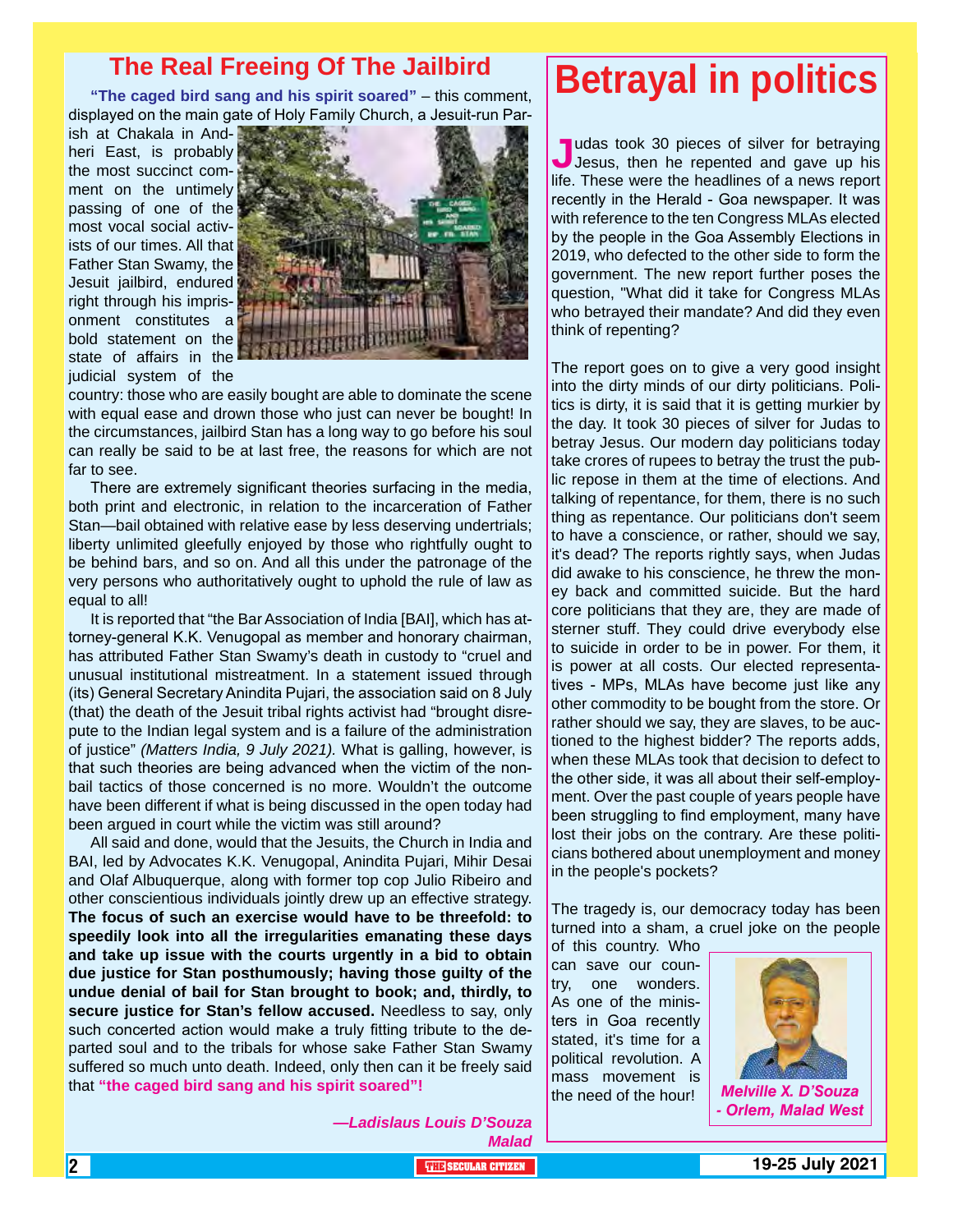| <b>THILE SECULAR CITIZEN</b>                                                                                                                                                      | <b>Advertisement. Tariff</b><br>Over all size 21.5 cms x 27cms ● Print area 18 cms x 25.5 cms                                                                                        |
|-----------------------------------------------------------------------------------------------------------------------------------------------------------------------------------|--------------------------------------------------------------------------------------------------------------------------------------------------------------------------------------|
| A NATIONAL FAMILY WEEKLY                                                                                                                                                          | Full pg. back Colour (19 cms x 24 cms)<br>18.000<br>Rs.<br>Center spread colour(39 cms x 23.5 cms<br>18.000<br>Rs.<br>Full pg. inside Cover colour(18 cms x 24 cms)<br>12,000<br>Rs. |
| Vol.30 Issue No.29 July 19-25, 2021 Rs.10/-                                                                                                                                       |                                                                                                                                                                                      |
| 99, Perin Nariman Street, Fort, Mumbai - 400 001.<br>Mobile: +91 9820485389 / 9820473103                                                                                          | Full pg. inner colour (18 cms x 24 cms)<br>10,000<br>Rs.<br>Half pg. Colour (18 cms x 12 cms)<br>6,000<br>Rs.                                                                        |
| E-mail: secular@sezariworld.com / seculardivo@gmail.com<br>Website: www.sezariworld.com                                                                                           | Full page B/W (18 cms x 24 cms)<br>7.000<br>Rs.<br>Half page B/W (18 cms x 12 cms)<br>5,000<br>Rs.                                                                                   |
| <b>Editor: LAWRENCE COELHO</b>                                                                                                                                                    | <b>Small Size Ads B/W</b>                                                                                                                                                            |
| <b>Subscriptions Rate:</b><br><b>E-paper Edition</b><br>One year (anywhere in India) Rs. 500<br>sent anywhere in the<br>Two years (anywhere in India) Rs.1000<br>world (by email) | 12 x 12cms Rs. 2400 • 6 x 24cms Rs. 2400<br>18 x 6cms Rs. 1800 • 6 x 12cms Rs. 1200<br>6 x 6cms Rs. 700                                                                              |
| Five years (anywhere in India) Rs. 2000<br>One year<br>Rs. 600 or US \$15<br>One year (outside India) Rs. 3500                                                                    | <b>Matrimonial Classifieds:</b><br>• Rs. 500 per insertion (for 35 words) (includes box no.)                                                                                         |
| Digital copy of <mark>THE SECULAR CITIMAN</mark> now available through WhatsApp / Email for subscribers                                                                           | • Rs. 3000 for 12 insertions. (1 year The Secular Citizen FREE)                                                                                                                      |

**worldover.** Send in your request to : **+91 - 9820485389 or secular@sezariworld.com**

Our bank account details for Fund Transfer : Account Name: The Secular Citizen, Current Account No. 03552000006744, Bank: HDFC Bank, Branch : CST - Mumbai VT, ISFC code: HDFC0000355

(Contd.. from p. 1)

rorists. **Almost all of this activity of Fr Stan is a matter of public record. Thus, he was not an underground guerrilla waging war against the state. But the state brought the full power of its draconian legal weaponry against this frail man.**

His repeated bail pleas on health and humanitarian grounds were rejected. Ironically he died on the eve of his bail hearing. He was suffering from Parkinson's disease, making him unable even to sign his own vakalatnama. His request for a sipper and straw were denied. Once in prison and branded an accused - that too a terrorist – means a sentence to oblivion. However, in Fr Stan's case, it was a systematic denial of justice, and a progression of deteriorating health to the point of his death.

Since he was arrested under the draconian Unlawful Activities Prevention Act (UAPA), it was easy to refuse bail. That 1967 law was amended most recently in August 2019, with support from Opposition parties, even in the Rajya Sabha. The law makes it easy to brand an individual as a terrorist with no proof or evidence. And then the individual can languish as an

under-trial. **It is telling that for eight long months while he was incarcerated, the state did not find time to ask Fr Stan questions regarding his involvement. Could it be that the state knew the truth better than us?**

All he was doing was asking for enforcement of the rights of the poor. At worse, he was dissenting against the apathy of the state. He was not a militant. In life, he did not get justice. But will his death further freeze dissent? Or will ordinary folk stand up and be counted?

Fr Stan suffered painfully before he succumbed. His illness and death could have been avoided. Arguably, it was the inherently pathetic conditions at Taloja jail, followed by an obdurate web of deceit woven by the jail bureaucracy and the National Investigation Agency (NIA) that simply did not admit to this condition. The state and the judiciary stand guilty.

While Arnab Goswami got instant hearing and a terror accused who is involved in the killings of 40 people got bail on health grounds, both being charged under the same law as Fr Stan, Fr Stan was denied bail for 7 months for being a human rights activists who fought for the rights of the

tribals for more than 30 years. The case against him was dubious. He died after his bail was rejected. Is this justice?

**The prolonged torture Fr Stan faced, at his age and in his condition even in the face of all the protests, was deliberately imposed by the State, and done so defiantly, blatantly, and openly to make a point and an example. It was premeditated. And it was bloody minded malice baring its fangs from the highest level.**

He was fighting for the rights of the Adivasis and the state just did not like it. The state wanted to tell the citizen "you TOE our line or see what we can do". Specifically application of UAPA amendment of 2019 which in short says that you are guilty till you can prove your innocence, will be applied, and we will incarcerate you till Kingdom comes.

Fr Stan defiance was of an epic level. He stuck to his convictions to the very last. All the might and power of the State could not break an 84 year old man with so many ailments, infected by Covid-19.

(Contd.. on p. 4)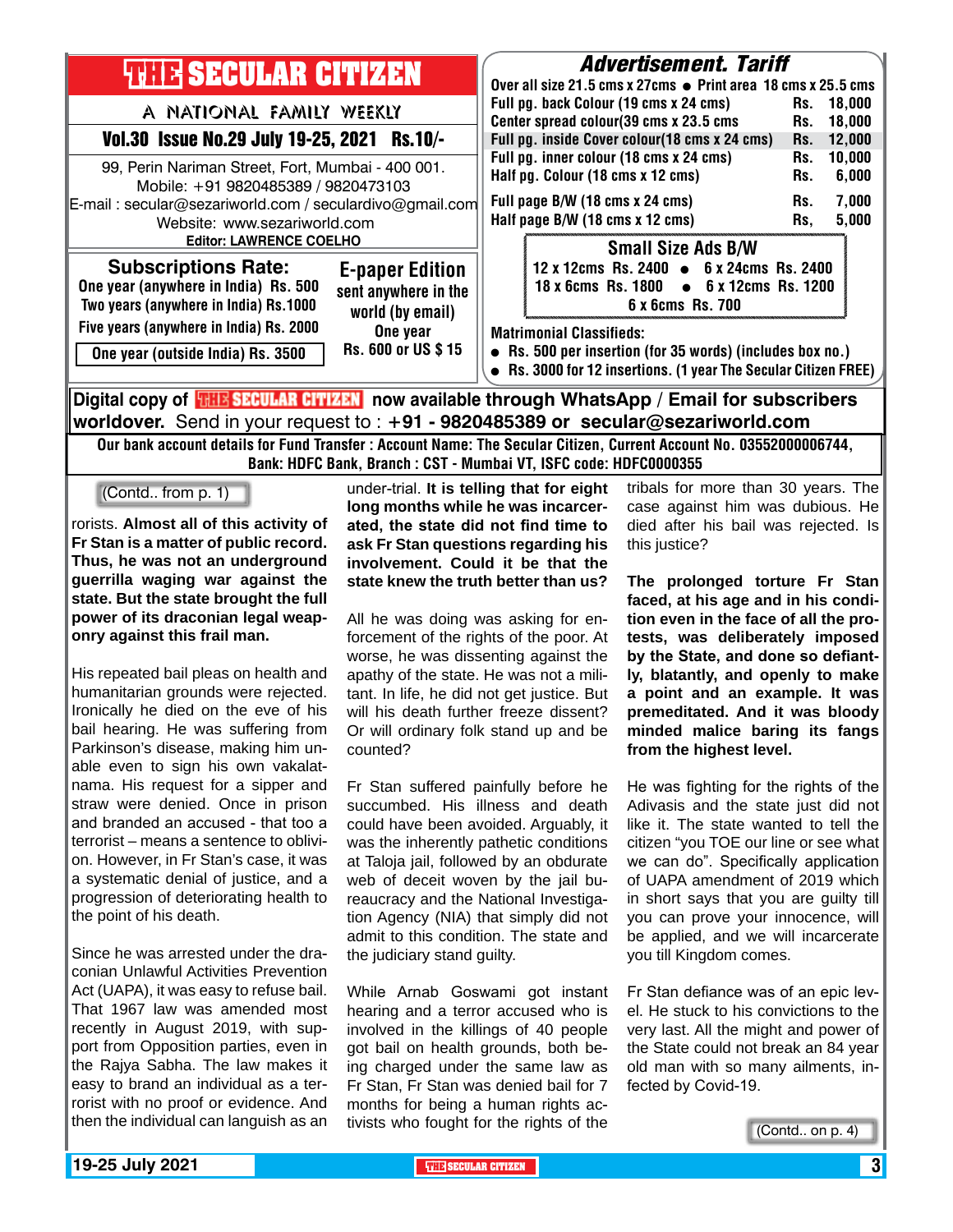#### (Contd.. from p. 3)

**Oppression is the furnace where the faith of Christians is forged to unbreakable steel. What did the State achieve by murdering Fr. Stan? Millions more rising up even stronger in their faith. And unbelievers even more resolute in standing next to them through whatever they can muster up in their own small way.**

Our system failed to bring up the issue of Fr. Stan Swamy arrest which was doctored by evidence of fabricated Malware inserted into his Laptop. Our Cardinals failed to put pressure for his release when they met the Prime Minister. It is still not clear for what purpose these Cardinals went to Delhi. Our legal system has failed to show justice. Even our Christian Lawyers could not fight the institutions or the Government. **The Government has shown that no matter who you are, we know how to throttle your voice, put you behind bars and KILL YOU. Don't speak for Tribals we know what is right.**

**The death of Fr Stan is the consequence of an authoritative state's cold blooded and inhuman behaviour. Protesting against atrocities, voicing for common causes, working for up keeping the democratic values, relentlessly contributing for uplifting the status of countrymen.......are these wrong? Is it a sin to be a human rights activist..?**

**Democracy fails to provide opportunities for expressing big NOs and it tends to be extremely intolerant, when autocracy makes inroads into democracy under the guise of the same democracy....! Distorted democracy is the death knell of the democracy envisaged by great exponents of our constitution. In a nutshell, many fail to understand how can a civilized and democratic country throw a noble person to death like this...?**

Tragic and shameful too, a black stain on Indian democracy. The independence of the institutions UAPA must be

reviewed for its proneness to rampant abuse. Those behind hounding him to death need to be held to account.

Fr Stan words of calm strength and conviction must guide us as his loss consumes us and exposes the depth of cold cruelty of the Regime. While the NIA directly under India's Ministry of Home Affairs (MHA) is the agency that has been particularly venal in this case, the conduct of Maharashtra's jail authorities and bureaucracy that has laced their defence of prison conditions with falsehoods not borne out by fact, needs special focus.

Prison conditions, absence of autonomous monitoring, the intermittent gaze by the Judiciary are all issues that come to the face and fore. If Fr Stan death is not to be in vain, each and all of these need to be made into a vivid people's campaign. To begin we must come with an unequivocal demand for the repeal of UAPA.

One of Fr. Stan's last messages from jail was "What is happening to me is not something unique happening to me alone. It is a broader process that is taking place all over the country. We are all aware how prominent intellectuals, lawyers, writers, poets, activists, student leaders – they are all put in jail just because they have expressed their dissent… I am ready to pay the price whatever may it be."

In his life and in his martyrdom, Fr Stan has become an inspirational role model for all those who are struggling for human rights, specially the rights of the Tribals, in India today.

## **For all your Printing needs under one roof**

**Books, Folders, Magazines, Office stationary, Leaflets, Handouts, Reports, Cards, Presentations, Religious readings, Designing, Ad designs, Packaging boxes, Cartoons, Exhibition displays, Product Marketing promotional innovations.**

> *Contact:* **The Secular Citizen Tel.: 9820485389**

## **Good Proposals**

**Wide Choice of Christian Brides and Grooms available** *Contact:*

**Royal Christian Family**

**99, Perin Nariman Street, 1st Floor, Nr. GPO, Fort, Mumbai 400001. Tel.: +91-9820485389 / 9820473103** Email: **royalchristianfamily@gmail.com** Website: **www.royalchristianfamily.com**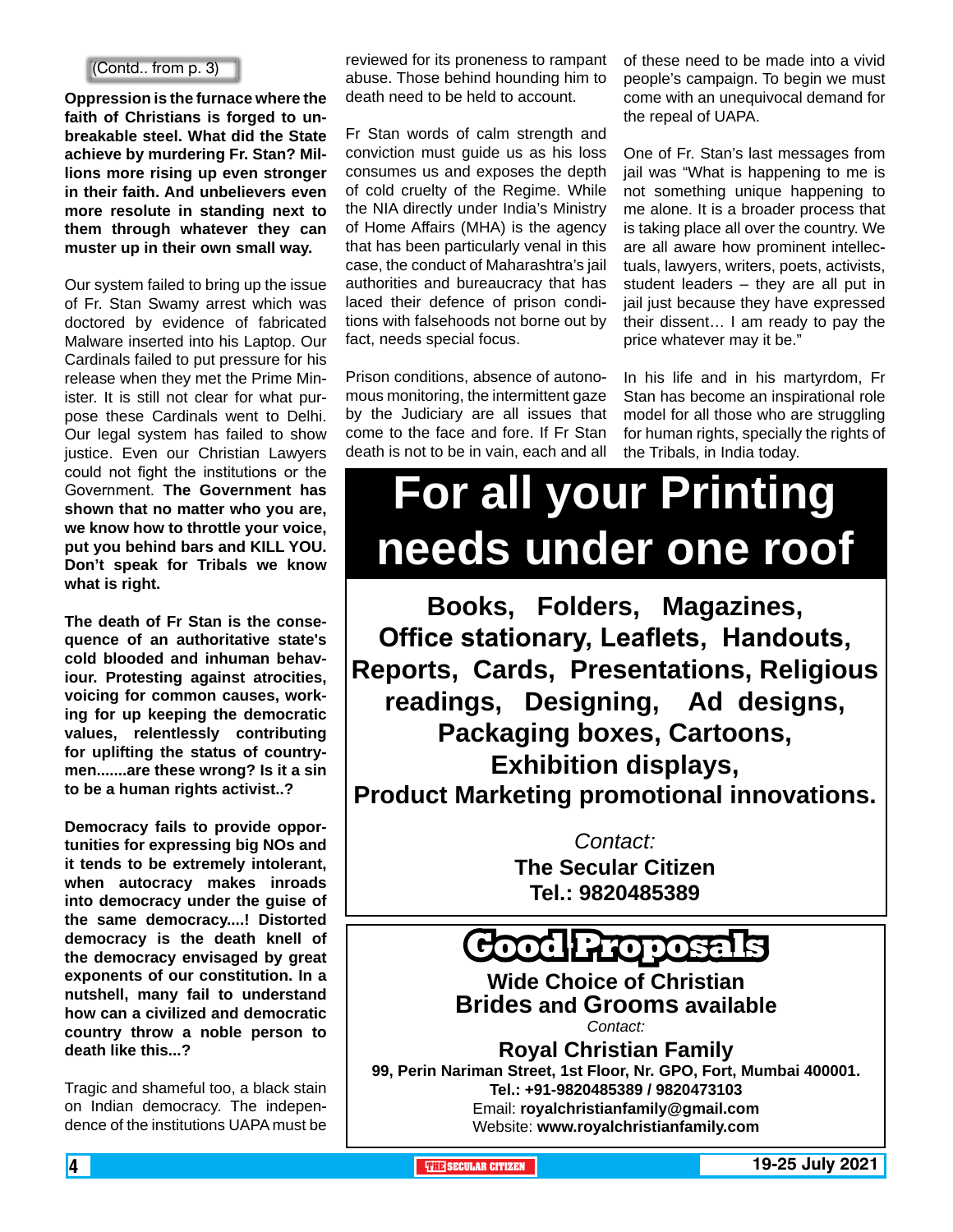

## **Indian Christian Day???**

A news item on the MATTERS IN-DIA Portal on 3 July made interesting reading! It declared: "A Declaration prepared by a small group of initiators of this historic day (representing various Churches) states, "This declaration of 3 July 2021 as Indian Christian Day (Yeshu Bhakti Divas) as an annual day of remembrance, is for followers of the Lord Jesus Christ, of Indian origin, to celebrate the person and message of JESUS CHRIST which was brought to India in 52 AD by one of His twelve disciples, Saint Thomas the Apostle.

"This day, historically observed as Saint Thomas Day, commemorates the martyrdom of the Apostle in 72 AD near Chennai. In marking it in 2021 and every year henceforth, we as followers of the Lord Jesus, also preserve our identity within the Indian cultural heritage, while uniting with all who wish to celebrate, irrespective of language, custom, creed, region or religion" *(Cedric Prakash SJ, Matters India 03.07.2021).*

With due respect for the acumen and intentions of the organizers of this day, whoever they be, it may be said that there is obviously a slip between the cup and the lip here! The translation of **INDIAN CHRISTIAN DAY** into Hindi reads as: भारतीय ईसाई दिवस whereas YESHU BHAKTI DI-VAS would literally translate in English as *Christ Devotion Day* or *Christian Worship Day.* Of course, terming the day as CHRISTI BHAKT DIVAS, i.e. Christian Worshippers' Day or Day of Christ Worship would also not be appropriate as the Lord is reported to be have *'bhakts'* in North India running into thousands who merely worship Him but are not Baptized Christians per se.

Essentially, if this day is to become one of lasting significance and make due impact rather than yet another day when the apparent feel-good factor surfaces for a day, it is vital that a notification is issued by those concerned clarifying as follows:

a) correct meaning of the day's title—correcting or changing it if necessary;

b) what exactly this day is all about: **a day that celebrates our identity as Baptized followers of Jesus Christ and our Constitutional right to practise and propagate our Faith?** Or a day to hold some extraspecial Christian religious devotions, or what?

> *— Ladislaus Louis D'Souza Malad*

## **Fr. Stan Swamy will always be remembered for giving a voice to the Adivasis**

 Fr. Stan Swamy was a humanitarian and a man of God whom our government could not treat with humanity. He was not a part of the Bhima-Koregaon violence and had been arrested by the NIA (National Intelligence Agency) in a dubious case of the Elgar Parishad violence. He will live in our hearts as a hero, the brave dissenter who stood against the fascist Modi government at the cost of his life. Narendra Modi and Amit Shah have Fr. Stan Swamy's blood on their hands. The country will never forgive them. The death of Fr. Stan Swamy on July 5 will haunt the Indian judiciary forever. May his soul rest in peace.

 Fr. Stan Swamy wouldn't have survived for long. It was inevitable. His

death was a murder and nothing else.

 But the prolonged torture Fr. Stan Swamy faced at his age and in his condition, even in the face of all the protests, was deliberately imposed by the State, and done so defiantly, blatantly, and openly to make a point and an example. It was premeditated. And it was bloody-minded malice baring its fangs from the highest level.

 But Stan Swamy's defiance was of an epic level. He stuck to his convictions to the very last. All the might and power of the State could not break an 84 year old man with so many ailments infected by Covid.

 He won in the end. And like Gladys Staines, the widow of the late Graham Staines who was burnt alive along with his two sons, I am sure he was true to his faith by forgiving his oppressors.

 What did the country achieve by murdering Fr. Stan Swamy?

 Fr. Stan Swamy was targeted because he stood in the way of the persecution of the tribals. He was also working for communal harmony. That's where he became a nuisance for the government.

 Fr Stan Swamy died a martyr's death sacrificing his life in the battle against injustice.

 He was not anti-development. He was against the grabbing of the Adivasi land. He was against displacing people in the name of growth and development. He will always be remembered for giving a voice to the Adivasis.

> *—Jubel D'Cruz, Dombivili, Mumbai*

## **Nationwide support for Fr Stan Swamy**

I feel it both right, and pertinent to mention that 'Vjdyajyoti journal for theological reflection, Delhi, has in its February 2021 issue, published 2 letters and a poem written by Fr Stan Swamy, during his incarceration in Taloja jail.The first letter was written after 25 days , the poem after 75 days and the second letter after 100 days in jail. In both the letters Fr Stan has

(Contd.. on p. 7)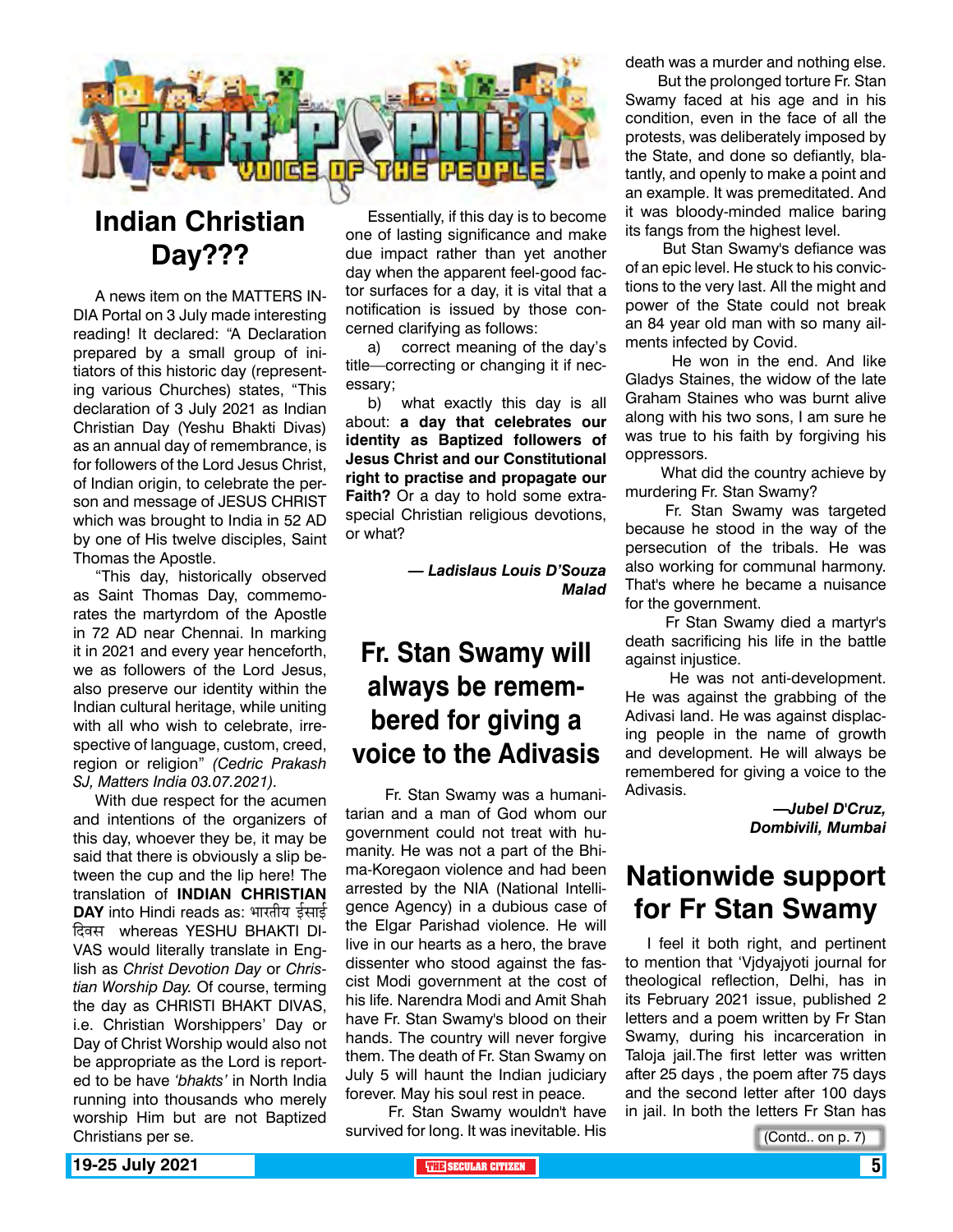## **Recalling The 'LTTE' Fame Of Late Mr Anthony Parakal!**

**Wednesday 30 June 2021 marked a year since the legend, ANTHONY PARAKAL, went to his reward,** with over 4,000 "Letters To The Editors" [LTTE] of esteemed publications under his belt! As in the case of his fu-

neral, so did the Anniversary pass off quietly on account of the never-ending pandemic.

Though fellow parishioners of Our Lady of Lourdes Church, Orlem (Malad West), we were formally introduced to each other by Sister M Lissy, a Daughters of Saint Paul nun involved in the media apostolate, at my home in

Mithchowki. Simple and unassuming by nature, Parakal, a devout Catholic, came across as a delightful conversationalist, subsequent Sunday encounters often bordering on his health condition (deteriorating eyesight… etc), vis-à-vis his desire to live at least until the age of 95 years. He was wont to say: "My mother died at age ninety! Shouldn't I surpass her age!?!"

Parakal did not live to even hit the magical figure of 90! Yet, in his 89-year lifespan, he did achieve rare "mini-celebrity" status among media-persons of the pre-internet and SMS era in his ardent bid to change the world through his LTTE. Written over a period of six decades, his letters covered a wide range of topics and problems confronting the common man, to the extent that he could well be compared to the late cartoonist of great renown,

Shri R.K. Laxman whose sketches were inimitably self-expressive.

From the steady growth of Parakal's fame streamed a rising flow of people from all walks of life across the city

into his home with their grievances. They would discuss with him issues like the need of more public transport facilities for the purpose of reaching the workplace on time, better allocation of BEST bus routes vis-à-vis burgeoning populations in certain localities and so on. His 15 December 2003 letter in the TOI concerning the irregularity in

the height of railway station platforms elicited a prompt acknowledgement from Mr Shailendra Kumar, the then CPRO, WR, Churchgate on 28 January 2004 confirming that "apropos of the complaint of Mr Anthony Parakal, the Western Railway will be raising the heights of several platforms between Churchgate and Virar. Contract formalities for Malad station are under completion." This, Parakal noted in one of his files, was his last social commitment that he ensured fulfilling. Incidentally, Parakal's association with the Indian Railways stems from the time he, as its employee, was first posted at Jhansi, from where, weather conditions not suiting him, he sought a transfer. Posted to Bombay [now Mumbai] in 1953, he was appalled at what he saw: poor amenities, proliferating slums, water supply problems, diseases like leprosy and what have

you—a stark contrast to God's own country, Kerala, where he hailed from!

Parakal's letters, the first of which appeared in the TOI in 1955, were taken note of not merely by newspaper readers but by the high and the mighty too. And so it is that his files contain personal acknowledgements from people of renown like Morarji Desai, Gulzari Lal Nanda and Rajiv Gandhi to name a few.

In 1993, the *Limca Book of Records* as well as the Indian edition of the *Guinness Book of World Records* featured Parakal's Letter Writing feat; in 1999, the All India Press Writers Association honoured him with the *Knight of Conscience* award. Parakal and others of his ilk like Dr Leo Rebello, Abubaker Thwahir and K.R. Prithviraj whose names often graced the LTTE sections of newspapers, were also members of the All India (Press) Letter-Writers' Association [AILWA]. At the 12th annual AILWA meet, Dr Rebello reportedly lamented, *"We are torch-bearers but editors call us epistomaniacs"!* However, the chief guest of the event, Justice (Retd) Bakhtawar Lentin addressed the letter-writers as **"the conscience keepers of the nation",** a nomenclature over which Parakal is said to have unabashedly exulted!

Incidentally, with his last LTTE published in the TIME magazine on 12 December 2005, Parakal is said to have hung his boots ostensibly to "pick arguments" with his wife! And, now, the piece de resistance! **Why did this man slog it out writing letters to the editor** *(on his manual typewriter, no less!) even as he simultaneously, ensured that his two daughters and son were educated well and then well-settled in life?* The answer stands out crystal clear in his note bringing to a formal close his mission: "Due to failing memory and deteriorating health…I have given up my over 50 years' practice of writing 'letters to the editor'. At the end, I feel very happy that I have done enough, that too within my limited economic resources….**What motivated me to** 

(Contd.. on p. 7)

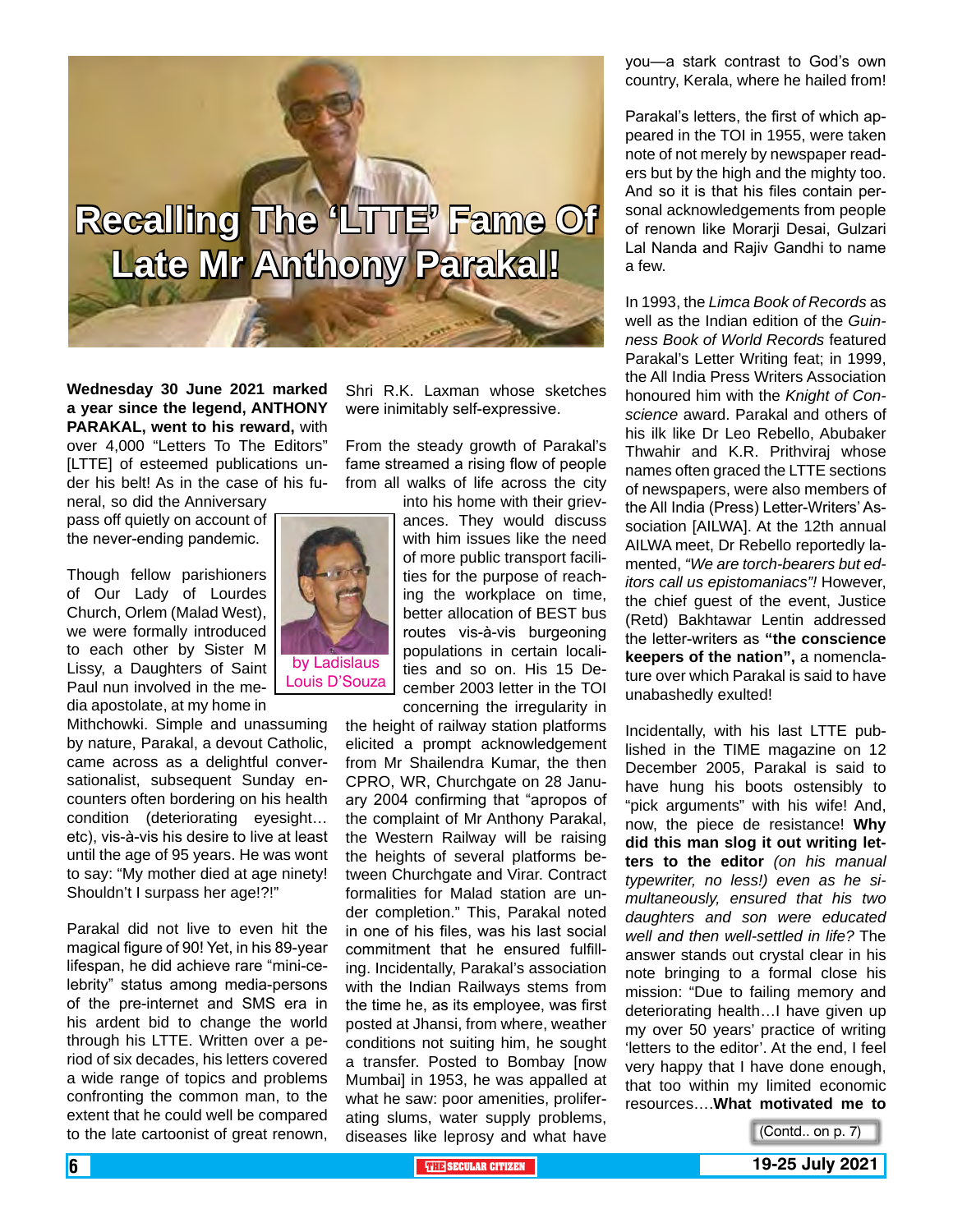#### (Contd.. from p. 6)

**write on social causes is my belief that one should not live merely for oneself but also for others, without which we cannot live in a peaceful society."** Such nobility! Indeed, they don't make Letter Writers like Mr Anthony Parakal anymore!!

And now, for the *'how'* of the pursuits of Parakal who, from the very start, vividly demonstrated his acumen. Not for him the passing fancy of seeing his name in print at the bottom of a letter. Not for him the cheap thrill of being a member of a professional media organization with a mere "workable knowledge of English" (whatever that means!) as certain so-called professionals would claim to have today. Rather, he chose to ensure that he articulated his view on a chosen topic or issue in *correct* English. **To improve his proficiency in the language, he consciously made it a practice to visit the People's Library at VT [now CST - Chhatrapati Shivaji Terminus]** 





### **Thanks to Sacred Heart of Jesus & St. Jude**

**May the Sacred Heart of Jesus be adored, loved, glorified & praised throughout the world now and forever. Sacred Heart of Jesus, have mercy on us. Sacred Heart of Jesus, Thy kingdom come. St. Jude worker of miracles pray for us. St. Jude helper of the hopeless pray for us. Amen. for the favours granted**

*Say this prayer nine times a day for nine days. — Fatima D'Souza, Goa*

and read extensively. For the same (Contd.. from p. 6) **purpose, until the last, he would "read the papers every morning and scan the news on TV. My regular habit of watching an English movie everyday, which I started primarily to improve my English, still continues. I also pray because to me life is all about discipline. Mostly I catch up on old times with my wife,"** he once chuckled!

In time, Parakal's motives came to be well appreciated and his efforts amply rewarded! On 8 May 2005, he was conferred the first ever **SECULAR CITIZEN LIFETIME ACHIEVEMENT AWARD** that comprised of a cash prize of INR 50,000, a shawl, a trophy and a citation. The Examiner, the official organ of the Catholic Archdiocese of Bombay, conferred on him the prestigious **GOLDEN PEN AWARD!**

Rest in peace dear comrade! And as you do so, do consider penning us occasionally some wisdom from above via an 'LTTE'!



expressed his gratitude for the overwhelming solidarity shown by many during his days in prison which gave him immense strength and courage. He ended his poem with the beautiful words "A caged bird can also sing". During Fr Stan's stay in jail, various Christian organisations also expressed their support to Fr Stan by lodging their protest, asking for his immediate release. These included the 'Conference of the Catholic Bishops of India' (CCBI) , All India Catholic Union (AICU), Jesuit Conference of South Asia, and several other dioceses . A human chain protest in Ranchi was also led by Archbishop Felix Toppo and aux. bishop Theodore Mascarenhas. Even today, there is nationwide support of Christians , non-Christians and some political party leaders who have hailed the virtues of Fr Stan and condemned the inhuman treatment to him in prison. While a few have asked for his canonization, hailing him as a martyr, there are some who would even like him to receive the Nobel Peace Prize for his life time dedication and fight for human rights. Let us therefore not be misled by a few into believing that Fr Stan died several deaths after being wrongly implicated and sent to jail, just because eminent persons who passed out from Jesuit institutions and other Christian institutions in the country remained silent while Fr Stan languished in prison, because they feared the wrath of the authorities.

> *—A. F. Nazareth, Alto Porvorim, Goa.*

*Subscription rates:* One year by post Rs. 500 Five years by post Rs. 2000 *Contact:*  Tel.: +91 9820485389 / 9820473103 Email: secular@sezariworld.com

### **THIR SECULAR CITIZEN**

News items, Articles, Stories, Opinions, interviews, Poems, etc. may be sent in -

on WhatsApp: +91 9820485389

Via Email: secular@sezariworld.com news@sezariworld.com seculardivo@gmail.com

by Post **The Secular Citizen** 99, Perin Nariman Street, 1st Floor, Fort, Mumbai 400001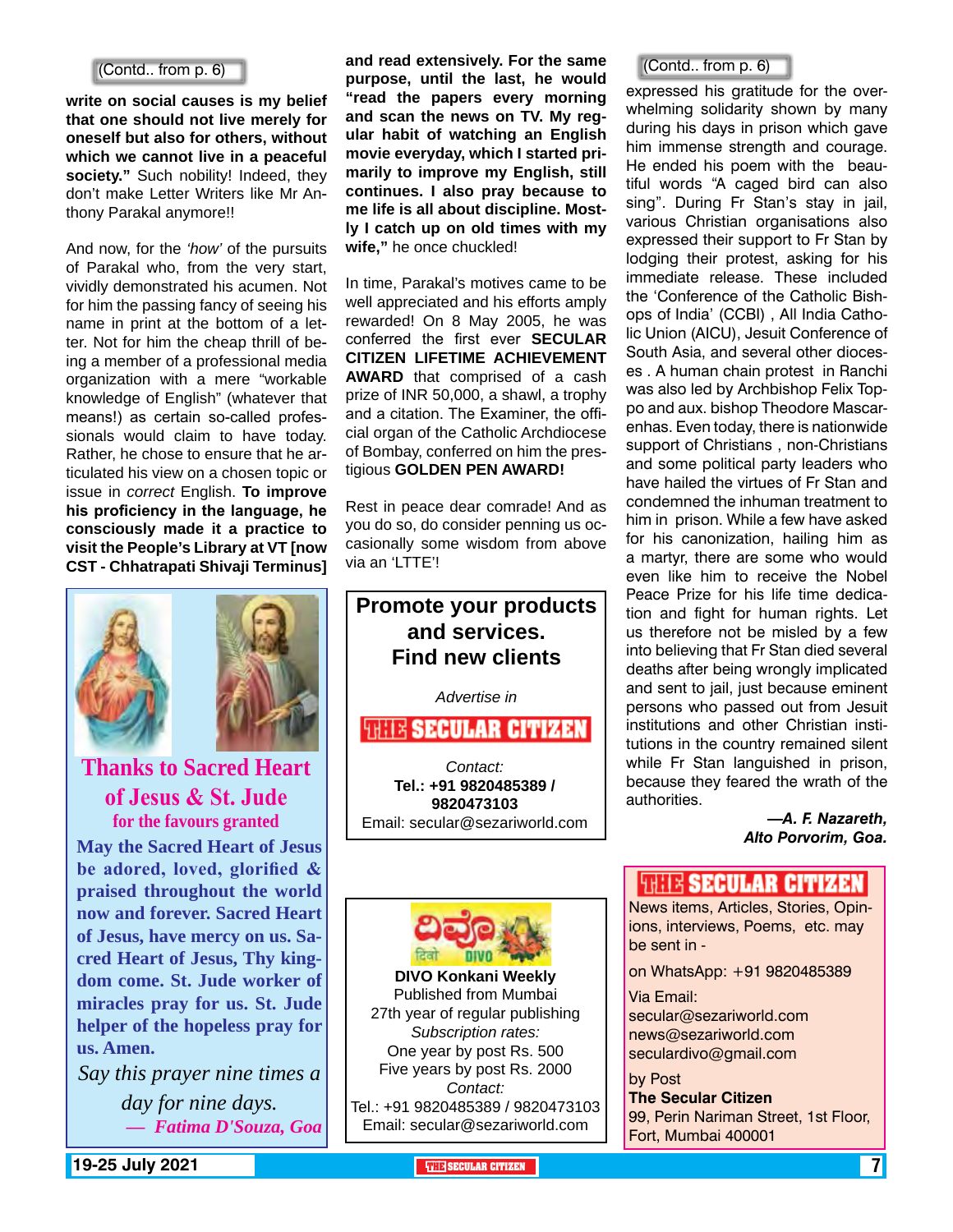## *Thank you, dear Fr. Stan, you will live forever!*

#### *Dear Fr. Stan Swamy,*

**On 5 July, you completed your pilgrimage here on earth!** Thousands feel your loss everywhere; a light has gone out of our lives and there is darkness everywhere! There is spontaneous outrage because of what led to your death; most regard it as institutionalised murder! I am sure that you will not want us to mourn your death; as we look back, we also celebrate your life of commitment; the rich legacy you have left us all. We are overwhelmed with emotion; our hearts are full as we say *"Thank you, dear Stan, you will live Forever!"*

*"Thank you, dear Stan, you will live Forever!":* we thank the Almighty for the Gift of You to so many people ev-

erywhere: particularly the excluded and the exploited, the Adivasis and Dalits, the poor and the marginalised, the voiceless and the unlettered; to all those who are denied their legitimate rights; and also, to the Country, the

Jesus.

*"Thank you, dear Stan, you will live Forever!":* we cannot help but think of your incredibly committed and simple life-style. Your frugality was known to all. You lived your vow of poverty to the fullest and in a most edifying manner; your material needs were few; your actual possessions were even less. The media had a field day, when some time ago, the 'authorities' came to seize your possessions- they got almost nothing!

*"Thank you, dear Stan, you will live Forever!":* you were an extraordinary person; in a selfless manner, you gave and did not count the cost! As a young priest, you lived in an interior Adivasi village sharing a small room with one of the local families. During that time, you mastered the Ho language, studied their culture and customs, ate their food and even sang and danced with them. Insertion into the tribal way of

life was always paramount to you and

also 'your forte'! You believed in youth, gave them a sense of identity and helped them to critically analyse what was happening to their tribal society. With the generosity and help of the locals you also built your own residence which was an 'open house' to one and all! All through your life you mentored, trained



to accompany them visibly and vocally,

with prophetic courage for a more just and humane society. You did this unreservedly to the very end! You worked together with other women and men of goodwill who believed in the values enshrined in the Constitution of India and the Gospel of Jesus; these were your comrades, your companions, your collaborators!

and accompanied many women and men!

*"Thank you, dear Stan, you will live Forever!":* the world has today celebrates your amazing work on this earth! You were an Adivasi rights activist, working on various issues: land, forest and labour rights; questioning the non-

implementation of the Fifth Schedule of the Constitution, which stipulates setting up of a Tribes Advisory Council with members solely of the Adivasi community, for their protection, well-being and development; your work also involved opposition to the SJ setting up of 'land banks', which you believed would

free up land belonging to the community in favour of the corporate sector Besides, you helped form a group called the 'Persecuted Prisoners' Solidarity Committee' that sought to do a study of the nature of undertrial prisoners (3,000 Adivasis illegally put in jail) and to have recourse to justice. Your work necessitated expressing dissent with several official policies and laws, which you were convinced were violative of the Constitution. The Adivasis and other excluded, who have been consistently denied their legitimate rights, saw in you a person who left no stone unturned, to champion their cause.

*"Thank you, dear Stan, you will live Forever!":* you have taught us all, the true meaning of 'solidarity' what it means to actually walk the talk; that to meaningfully empower the exploited and the excluded, one has to be in solidarity with them, in their struggles and

*"Thank you, dear Stan, you will live Forever!":* we listen to those heartfelt words which you said shortly before your arrest on 8 October 2020 *"What is happening to me is not something unique- happening to me alone. It is a broader process that is taking place all over the country. We are all aware how prominent intellectuals, lawyers' writers, poets, activists, students, leaders, they are all put into jail because they have expressed their dissent or raised questions about the ruling powers of India. We are part of the process. In a way I am happy to be part of this process. I am not a silent spectator, but part of the game, and ready to pay the price whatever be it"*. Yes, you were never a silent spectator!

*"Thank you, dear Stan, you will live Forever!":* on 21 May, you told the Bombay High Court the suffering you were going through in prison; you said *"I was brought here eight months ago. When I came to Taloja, my full system, my body was still very functional. But during these eight months, I have gone through a steady regression of all bodily functions. Eight months ago, I could have a bath by myself and also do some writing by myself. But these are disappearing one after another. Taloja jail brought me to a situation where I can neither write nor go for a walk by myself or even eat. I am not able to meet this demand. Eating has become a real difficulty; someone has to feed me with a spoon."* You also highlighted the dire conditions in Taloja jail that

(Contd.. on p. 9



Church and the Society of BY FR. CEDRIC PRAKA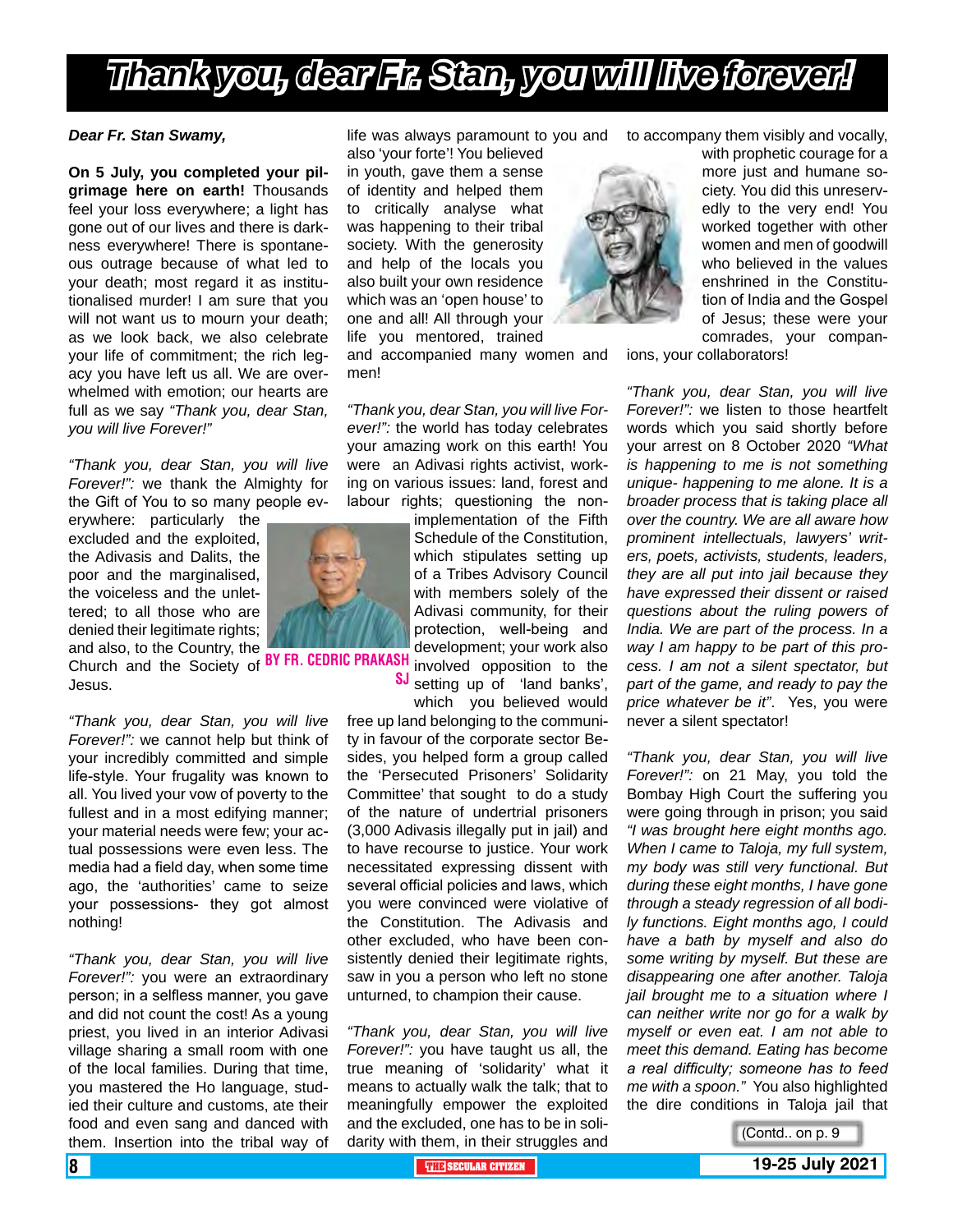

prompted prisoners to help each other in the face of acute economic deprivation. You were profoundly touched by the help you received from your fellow prisoners. You seemed to have an intuition of your impending death: you wanted to be given regular bail and to go back to Ranchi to be in the midst of your people *"I want to go to Ranchi to be with my friends…. Whatever happens to me I would like to be with my own".;* if not that, you were very clear about your option: to continue to be in Taloja jail *"I would rather die here very shortly if things go on as it is".*

*"Thank you, dear Stan, you will live Forever!":* your death seems to have united the major opposition political parties of the country. In a strongly worded letter to the President of India they write, *"We are urging your immediate intervention as the President of India to direct 'your government' to act against those responsible for foisting false cases on him (Stan Swamy), his continued detention in jail and inhuman treatment. They must be held accountable. It is now incumbent that all those jailed in the Bhima Koregaon case and other detenues under politically motivated cases, misusing draconian laws like UAPA, sedition etc be released forthwith."* Ironically, these political parties could not come together on several key issues which plague the nation; some of them have been responsible for introducing draconian laws like the UAPA! But then your death has provided them at least a cosmetic unity to address a serious reality!!

*"Thank you, dear Stan, you will live Forever!":* tributes that have come in from the highest echelons of power globally. A statement from the United Nations said, *"High Commissioner Michelle Bachelet and the UN's independent experts have repeatedly raised the cases of Father Stan and 15 other human rights defenders associated with the same events with the government of India over the past three years, and urged their release from pre-trial detention; The high commissioner has also raised concerns over the use of the UAPA in relation to human rights* 

*defenders – a law Father Stan was challenging before Indian courts days before he died."* The US State Department through its Office of International Religious Freedom tweeted, *"We are saddened by the death of Father Stan Swamy, a Jesuit priest & tribal rights activist, who died in Indian custody under charges of the Unlawful Activities Prevention Act. We call on all governments to respect the vital role of human rights activists in healthy democracies".* All this has obviously raised the hackles of those who illegally incarcerated you! They were afraid and insecure for what you stood for. They tried to do away with you, not realising that your spirit will never die!

*"Thank you, dear Stan, you will live Forever!" :* the powers that tried to put you away, to annihilate you, have failed miserably in their evil design. They did not realise that doing away with you would spawn hundreds and thousands of 'Stan Swamys' everywhere. Since your death, there have been numerous programmes all over the world: rallies and demonstrations; candle light vigils and processions; memorial prayer meetings and Masses; webinars and articles. Leading dailies and magazines have you on the cover with powerful editorials and op-eds; social media has not stopped talking about you. In several ways you have galvanised people across the board, to celebrate your life and mission; and to condemn the way you were made to die! The underlying refrain everywhere is "I am Stan"; no longer the hashtag #StandWithStan, it has gone way beyond.

*"Thank you, dear Stan, you will live Forever!":* a new cohesive, vibrant national campaign is emerging and gaining momentum- **'The Joint National Action to Defend Democracy; Defend Right to Dissent'.** The campaign calls for a "repeal of Sedition Laws, UAPA and Repressive State Laws; and demands for the Restoration of the Citizens Right to Bail". Already on Friday 23 July there is a 'Day of Action' planned called 'Justice for Father Stan Swamy' which will lead up to a fortnight's National Action Programme from August 15- 28. Thousands from all over the country are expected to participate. We demand the immediate revocation of the Unlawful Activities Prevention Act (UAPA); the unconditional release of all the Bhima-Koregaon fifteen and all others illegally incarcerated under the draconian UAPA; we demand prison reforms and better conditions for prisoners. All that you relentlessly worked and died for! Strangely enough, in a lecture on 13 July, Supreme Court Justice D.Y. Chandrachud emphatically stated, *"criminal law, including anti-terror legislation, should not be misused for quelling dissent or for harassment of citizens; the Supreme Court plays the role of a counter-majoritarian institution and has the duty to protect the rights of socio-economic minorities.* Powerful words, a vindication of what you lived and died for; we need to see now what happens in practice!

Even in prison and from the moment you were hospitalised, you reached out to others -the less fortunate prisoners, your caregivers, in every possible way! You tell us with such conviction and positivity, that even a caged bird sings. As a prophet of our times, you epitomised compassion, courage and commitment. You had the audacity to dare: to walk with the excluded and the exploited and to make their struggles your own. Today you are a martyr for justice and truth. The Adivasis and many others already regard you as a 'Saint' But you have not died; you will continue to live in each one of us. Many more 'Stan Swamys' will continue to rise until that day when your vision of a more humane, just, equitable, fraternal, free and dignified society becomes a reality for the poor and underprivileged, the excluded and the exploited of India! Yes, you were murdered by the State – we are sorry and sad about that! We hang our heads down in shame but at the same time, pledge to live your legacy in our lives! You have gone to that eternal reward you so richly deserve and from the depths of our hearts we say *"Thank you dear Stan: You will live Forever!"*

#### **Your brother, Cedric**

------------ \*(Fr Cedric Prakash SJ is a human rights, reconciliation and peace activist/writer. Contact: cedricprakash@gmail.com )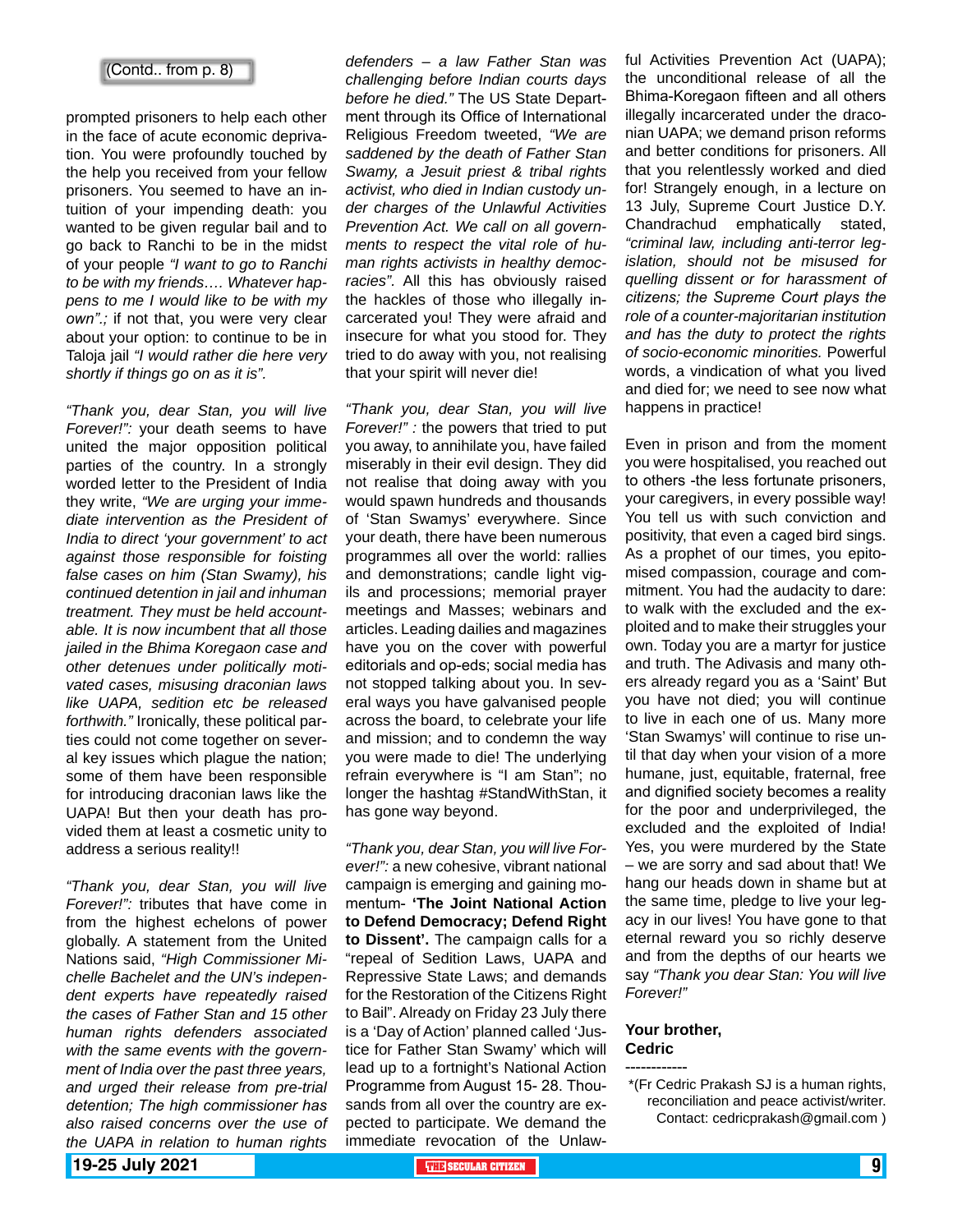## **Kanpur Stands With Stan**

The citizens of Kanpur stood as<br>
one under the banner "We Stand<br>
with Stan" at a commemora-<br>
tion cum commitment service held at one under the banner "We Stand with Stan" at a commemora-St Patrick's Church hall on 9th July. It was organised by the Kanpur Catholic Association (KCA), with the active collaboration of St Aloysius' School.

Due to Covid protocol the gathering was restricted, nevertheless the hall was full. The keynote speaker was Magsaysay awardee Dr Sandeep Pandey of Lucknow, founder of the Socialist Party (India). Earlier he had launched an online campaign for the release of Stan and other accused in the Bhima Koregaon (Elgar Parishad) case, for which they had been arrested.

Sandeep asserted that when Stan was

arrested from Ranchi he did not know anything about the Koregaon incident that was one of assertion of Dalit rights in Maharashtra; while Stan himself was working for the tribals (adivasis) in Jharkhand State, over 1000 kms away. He said that most of the social activists arrested were no where near the scene of the alleged violence.

He further observed that when the Central Government found that it had lost power in Maharashtra it clandestinely transferred the investigation to the National Investigation Agency (NIA) that was under its purview. Sandeep said that though Stan had been incarcerated in Taloja central jail, Navi Mumbai, for 9 months, the NIA had not even once taken him on remand for interrogation. So what was the tearing hurry to have him arrested?

He also drew attention to the fact that Stan was fighting for the rights of 4000 adivasis who had been put in jail on frivolous grounds. As per Article 19 of the Constitution of India, land belonging to tribals could not be acquired by others. This was being flouted blatantly in the

tribal villages of Jharkhand, which was being strongly opposed by Stan.

According to him the conviction rate for those arrested under the draconian Unlawful

Activities Prevention Act (UAPA) was an abysmal 2%; so 98% of those arrested were either innocent or there was insufficient evidence against them. In contrast, in the USA the conviction rate was about 50%, but here it was so much lower because the police had a proclivity for framing people, especially

the poor, in false cases.

Ms Subashini Ali, former MP of the CPM also paid homage to Stan. She said that Christians are often seen as docile and turning the other cheek. On the other hand there was Liberation Theology that made a preferential option for the poor, which is what

Stan was following. She also said that Jesus was not a silent spectator to wrongdoing. When he saw the corruption in the Temple precincts he took a whip and chased away those who had commercialized religion. Jesus had also warned that it was easier for a camel to pass through the eye of a needle than for a rich man to enter heaven. She also said that this was a stern warning to those bishops who were cozying up to the BJP.

Earlier Rev Walter D'silva, Principal, St Aloysius' School, read the Gospel passage of the day on the cost of discipleship from Mathew Chapter 10. Jesus told his disciples that he was sending them out as sheep among wolves, so they needed to be as wise as serpents and simple as doves, for they were sure to be persecuted for pursuing the



path of righteousness.

Rev Akshay Nayak SDB, himself an adivasi, described how Stan was following in the footsteps of another great Jesuit, the Belgian Constance Lievens. He said that the name Jharkhand was a misnomer. The area was actually known as Chhotanagpur, covering not just present day Jharkhand, but also parts of Chhatisgarh, Bihar, Bengal and Orissa. He said that it was the early missionaries who brought health and education to the poor tribals and



helped them overcome their indebtedness to the money lenders who were grabbing their lands.

Sardar Harvinder Singh Lard of the Guru Singh Sabha said that those who perpetrated evil were bad, but those who turned a blind eye to evil were

(Contd.. on p. 11)

10 **THE SECULAR CITIZEN 19-25 July 2021**



by chhotebhai \*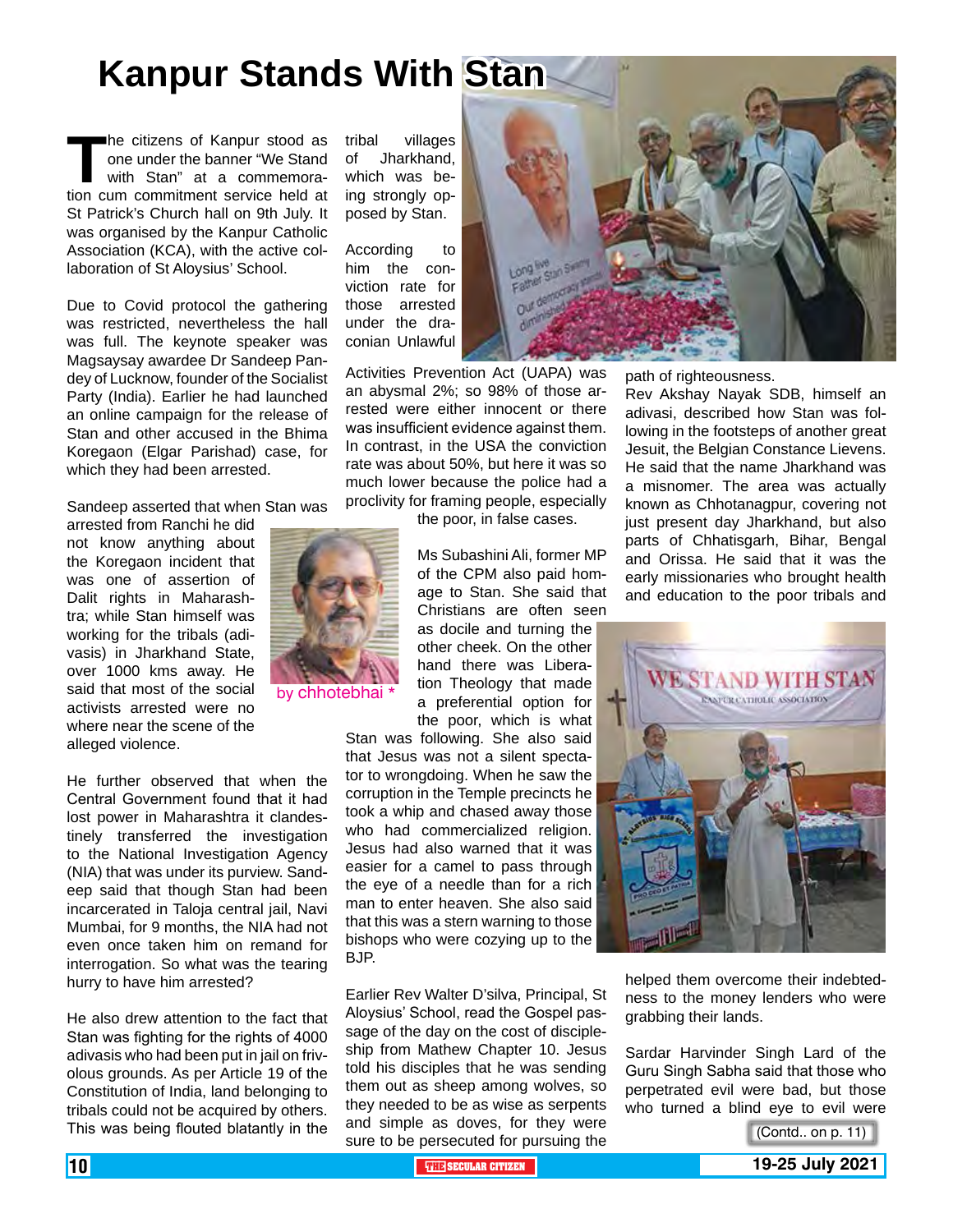#### (Contd.. from p. 10)

even more to blame. The Kisan Andolan was proof of people's strength hence he emphasised the need of strong people's movements to counter a dictatorial government.

Janab Mohd Suleiman, who himself had been jailed for over a year, being labelled as a terrorist, said that the present government had destroyed democracy and weakened the judiciary. Its latest attack was on organized labour, even denying them the right to go on strike, for which they could be jailed and penalized.

Sri Arvind Raj Swarup of the CPI drew attention to the preamble of the Constitution that enshrines one's fundamental rights. Sri Suresh Gupta, Convenor of the Kanpur Nagrik Manch (Citizen's Forum) read out the pledge to fight on for human rights and social justice. A resolution was passed demanding stern action against the jail authorities and investigation agency for the custodial death (institutionalized murder) of Stan.

Earlier Rev Francis Xavier and Rev Joel Fernandes of St Joseph's Church led the gathering in prayer. Sri Praveen Dungdung led the choir. The KCA President Sri Noel George and Secretary Agnes Peter were also actively involved.

Special thanks was expressed to Rev Walter for going out of his way to see to all the arrangements and logistics. The service was organized and compeered by chhotebhai, the Convenor of the Indian Catholic Forum. He quoted what Bachi Karkaria had written in the Times of India that same morning, "Father, do not forgive them, for they knew very well what they were doing"!

When the meeting ended two vehicles were parked outside. One was a spanking new SUV that was chauffer driven to drop a young priest back to his residence about 20 kms away. The other was the tiny Tata Nano in which Sandeep had driven 80 kms from Lucknow, with eight persons seated inside! Wonder which car Stan would have chosen?

## **Stan Swamy Stands Tall in Death**

The Bombay High Court was informed that Father Stan Swamy, 84, passed away at 1.24 p.m. It needs to count for accountability over Stan Swamy's death. The tribal rights

activists had pulmonary infection, post COVID-19 complications in the lungs and pneumonia. He also had Parkinson's. The Jesuit priest suffered from a cardiac arrest on July 4 at 4.30 a.m. It was notable that there was a delay of 10 days in taking him to the hospital from jail.

Jesuit priest Father Stan Swamy died at a private hospital in Mumbai on July 5, 2021, when his interim bail plea was scheduled to be heard on the day. The 84-year-old activist, who

was suffering from Parkinson's disease, was among several intellectuals in judicial custody for their alleged involvement in the Bhima Koregaon violence. Amid a hearing of his petition seeking bail on health grounds pending before the Bombay

High Court, ailing tribal rights activist, octogenarian Jesuit priest and accused in the Elgaar ParishadKoregaon-Bhima case Father Stan Swamy suffered in isolation.

Eighty-four-year-old Fr Stan Swamy, who had been kept on a ventilator after he suffered a cardiac arrest breathed his last at 1.24 pm, an hour before a division bench of the high court took up the matter for an urgent hearing and said that it had precipice and that it would hear Fr Stan Swamy's fresh petition for bail first thing. Fr Stan Swamy was being treated at the Holy Family Hospital at Andheri in northwest Mumbai since May 28, after the High Court ordered him to be shifted there in view of his deteriorating health. At one stage, Fr Stan Swamy had told the high court through a video-conferencing that his health had deteriorated while he was in Taloja prison in Navi Mumbai and that if he was not granted interim bail,



he "would die soon".

Fr Stan Swamy had last week filed a fresh plea for bail in the Bombay High Court, challenging the stringent conditions

for bail to an accused charged under the Unlawful Activities Prevention Act (UAPA). Ahead of a hearing on Fr Stan Swamy's fresh petition. When his original bail petition came up for hearing, the HC bench directed the state government to shift Fr Swamy to Holy Family Hospital to itself for a 15-day stay there. Fr. Swamy – as per the undertaking given to the court by his senior counsel Mihir Desai, would bear all his medical treatment expenses.



C.K. Subramaniam

posed Fr Swamy's plea to shift him to Holy Family Hospital, by arguing that there was no need to admit the accused to the private hospital, since Sir J. J. Hospitals had all facilities to care for patients and noted that admitting an accused to a private hospital may set a wrong precedent. After considering all submissions and arguments made by both the sides, the HC bench had directed the state government to shift Fr. Swamy to a private hospital of his choice and also allowed a friend, Fr. Frazer Mascarenhas to visit him in hospital as per the hospital protocols.

With a deep sense of pain, anguish and hope, we have surrendered Fr. Stan Swamy, 84, to his eternal abode. Fr. Swamy, whose mission was to work among the Adivasis, Dalits, and other marginalized communities so that the poor may have life and live to the full. It is the end of an era and Stan Swamy stands tall in death.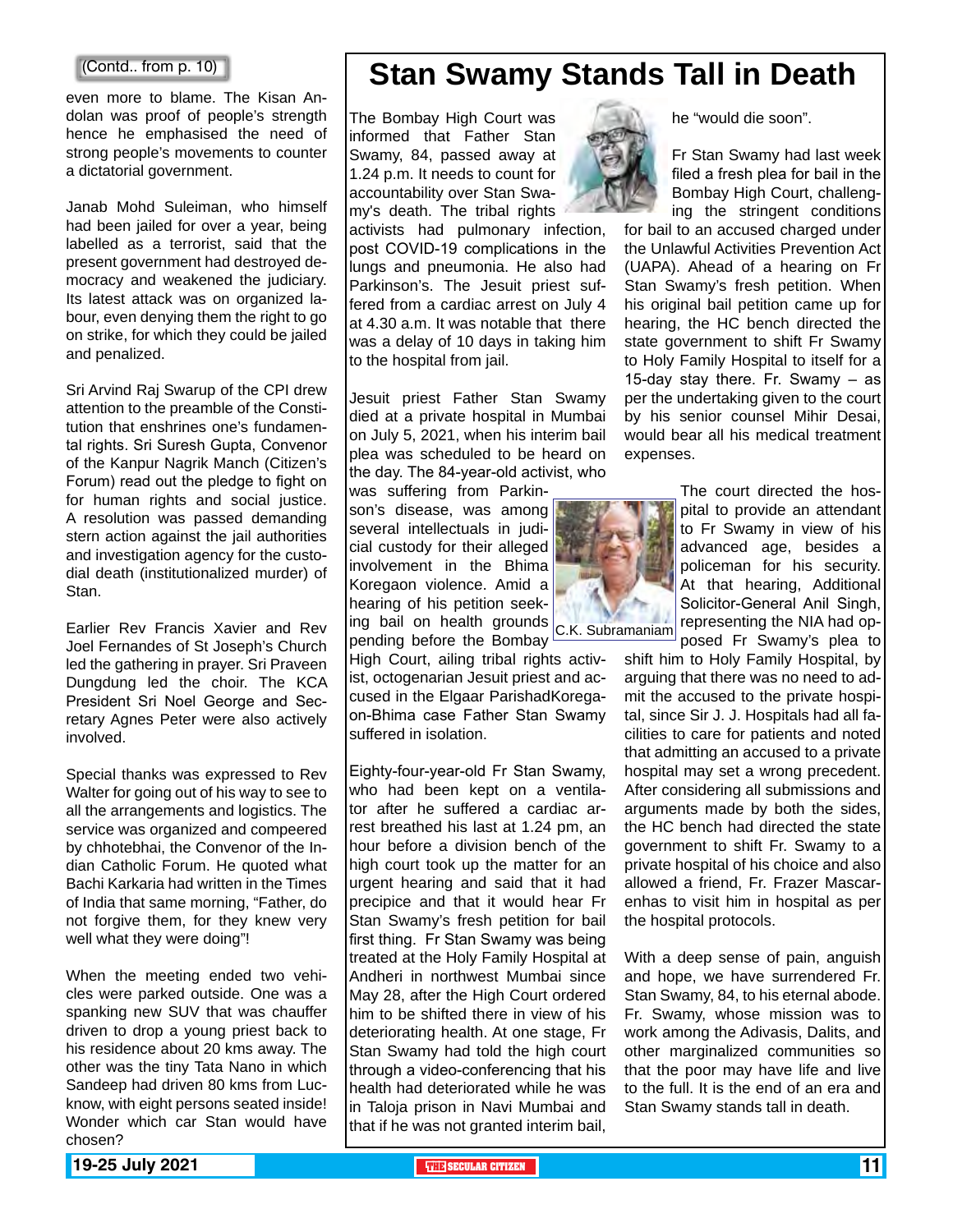#### **Fun Riddles**

- 1. Why was six afraid of seven?
- A. Because seven "ate" nine
- 2. What do you call a bee that can't quit talking?
- A. Blabb-bee
- 3. Why did the banana go to the doctor?
- A. Because it wasn't peeling well
- 4. What did the deer say when she met her favourite celebrity?
- A. I'm a big fawn of your movies

#### \*\*\*\*\*

#### **School Life**

The most irritating moments: The morning alarm. The most difficult task to do: To find your socks. The most dreadful journey: The way to the class. The most lovley time: Meeting friends. The most tragic moments: Surprise test in the first period. The most wonderful news: Teacher is absent.

*--- Jubel D'Cruz*

#### **Doctor's advice**

Wife: Why do you wear your specs only when I come in. Husband: The doctor has ordered me to wear my specs whenever I get an headache!

\*\*\*\*\*

\*\*\*\*\* **Sick and Silly PJ**

Teacher: How many letters are there totally in "A.B.C.D"? Student: 4 Teacher: I meant the complete set, not just "A.B.C.D" Student: 52 Teacher: What?! How? Student: Lower case 26 and Upper case 26. \*\*\*\*\*

#### **The funny soup**

Customer in a hotel: Waiter, this soup tastes funny!

Waiter: Oh!, the chef must have been laughing when he prepared it sir! \*\*\*\*\*

#### **Lady next door**



Man1: Your kid just looks like you. Man2: Shhh, not so loud. That's the next door lady's kid. \*\*\*\*\*

#### **Man and his son joke**

Man 1: My son does not listen to anything that I say. Man 2: Is he so adamnant? Man 1: No, he is deaf. \*\*\*\*\*

Two men in a bar Two men were chatting in a bar. One says "Where are you from?".

Second man replies "I come from somewhere where we do not end a sentence with a preposition".

"Alright" says the first man, "Where are you from idiot?" \*\*\*\*\*

#### **Months of the year**

Teacher: What is the first month? Student: January Teacher: What is the second month? Student: February Teacher: What is the tenth month? Student: Delivery \*\*\*\*\*

#### **From the mouth of kids**

Girl: Mom, today the teacher beat me for something that I didn't do. Mother: That's very bad of your teacher. What was it that you didn't do? Girl: The homework. \*\*\*\*\*

#### **Silly Amy**

Teacher: "Amy, what do you call the outside of a tree?" Student: "No idea miss" Teacher told angrily: "Bark, Amy". Amy: "Bow Wow Wow Miss" \*\*\*\*\*

#### **Stale**

An elderly married couple were walking in the park the other day and noticed a young man and woman sitting on a bench, kissing passionately.

The wife asked, "Why don't you do like that man?"

The husband replied, "I don't even know that woman!" \*\*\*\*\*

#### **Husband and Wife**

My wife always told me that if I wanted breakfast in bed, then I would have to sleep in the kitchen

Husband: Do you know that John who lives next door has two girlfriends unknown to wife. Wife: Who is the other one?

\*\*\*\*\*

#### **Mother in law and the clock**

My wife complained the other day that our kitchen clock almost killed her mother.

It fell seconds after where she had been sitting. That darned clock always was slow.

\*\*\*\*\*

#### **Funny Patients and Doctors**

Doctor to a rich man: Do you prefer a local anesthesia? Rich man: I would rather prefer an imported one.

\*\*\*\*\*

A woman went to the Doctor and said "When I looked in the mirror this morning, I saw my hair was frizzy, my skin wrinkly, my eyes bloodshot – what is wrong with me?". The Doctor replied "Well the good news is that your eyesight is fine". \*\*\*\*\*

#### **LOL**

Man 1: After buying this new hearing aid, I am able to hear something two blocks away.

Man 2: Cool, how much did it cost? Man 1: The time is three past ten. \*\*\*\*\*

Question: If you catch it, you will throw it away. If you don't catch it, you will keep it. What is it? Answer: Lice

\*\*\*\*\*

Santa to Banta: I don't have an internet connection at home. Can you please copy the internet on this pen drive for me?

\*\*\*\*\*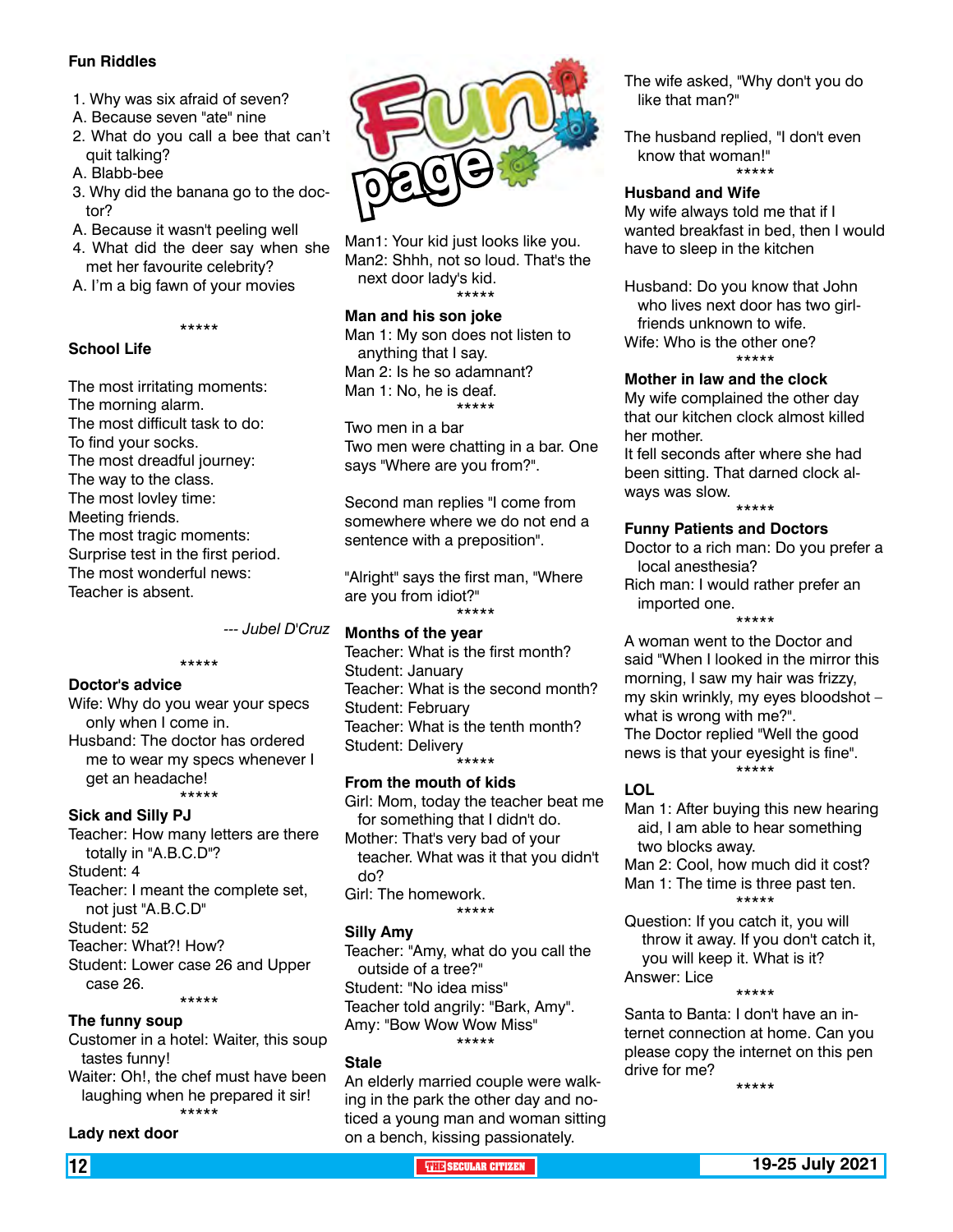## **Fr Stan is in heaven**

#### *Prof Robert Castellino Mumbai*

ord Jesus we thank you for the<br>precious gift of Fr Stan Swamy<br>Fr Stan was a crusader, fight-<br>ing for the rights of tribals, dalits, adaprecious gift of Fr Stan Swamy . Fr Stan was a crusader, fighting for the rights of tribals, dalits, adavisis, the marginalized and the poor . He was the voice of the voiceless. They were his people. He was their people.

 Lord , you sent out your 12 Apostles, telling them...."You received without payment; give without payment. Take no gold, or silver, or copper in your belts, no bag for your journey, or two tunics, or sandals, or a staff; for laborers deserve their food. Whatever town or village you enter, find out who in it is worthy, and stay there until you leave.

 Lord you sent out Fr Stan, like an apostle,

with a mission to reach out to the poor and underprivileged. Fr Stan set out with this mission in mind. He lived and died like one of your 12 apostles. He

## Subscriptions for **RENEW SECULAR CITIZEN**<br>Renewal as well as New, can be

sent through Bank Fund Transfer to any one of the following banks:

Bank: HDFC Bank Branch : CST - Mumbai VT Account Name: The Secular Citizen Current Account No. 03552000006744 ISFC code: HDFC0000355 or Bank: Citizen Credit Co-op Bank Ltd., Branch : Colaba, Mumbai Account Name: The Secular Citizen CurentAccountNo. 2090031000000489 ISFC code: CCBL0209003

Please inform us through email: secular@sezariworld.com or through phone: 9820485389 after transferring the same.

lived by each and every word of instructions you gave to your apostles . To the very last day he was faithful to your instructions.

Fr Stan joined the Society of Jesus with one sole intent--'to serve the poor. For 50 long years he served in your vineyard tending to the needs of the marginalized. He believed the possible, he told the judge, he preferred to be in prison instead of a comfortable hospital.

Lord , when Fr Stan started out he was well aware of the challenges he would have to face. Long ago Lord you told your apostles that they would face persecutions torture and even death. You told them " I am sending you out like sheep among wolves". Fr Stan was aware that the road he had chosen to travel would be full of pitfalls , yhat he would suffer persecution

> znd rejection yet he continued to fight the good fight. He continued to face opposition , to face persecution with righteousness. And when finally he finished the race, the long and tiring race , he could proudly say "I've kept the faith, the unwavering faith"

> In the last few months of his earthly life, when he was weakest Fr Stan suffered great privations in prison. But never once did he complain. Lord we thank the people who provided succour to Fr Stan in his last

days. We thank the Jesuit Society for giving us a jewel , we thank the lawyers who provided legal advice , the doctors, sisters and nurses of Holy Family Hospital Bandra, Arun Ferreira and the jail inmates who tended to Fr Stan .

 Lord we admit most of us failed Fr Stan in his crusade in fighting the injustices being perpetrated on the poor and marginalized.. We admit, we did not stand by Fr Stan courageously, while he was alive. With some exceptions , most of us lacked the courage to openly profess support to his ideology. We are ashamed and sorry Lord that like Peter who denied you three times, we too denied Stan , while he was alive and struggling for a cause . Forgive us Lord and give us the strength to carry forward his legacy with the same faith and determination he showed.

Finally Lord, we surrender Fr Stan to your loving care. Grant him eternal rest and the ultimate reward he richly deserves.



poor were his people. He reached out to help the poor taking with him no gold or silver, no bags or change of clothes. His needs were simple . The poor looked after him and his needs . When his superiors offered him money for a journey he took the bare minimum amount to travel. Nothing more. And he preferred to travel by the 'general class" in the company of the poorest of poor, his people. Fr Stan never complained. Not even when he was denied a sipper to help him drink, as his hands were unsteady as a result of a debilitating ailment. Lord you told your apostles "when you go to a town and find a house to stay, remain in that house till you leave". And that is what Fr Stan did, till he was taken away forcibly by the police. He never ever wished to leave the tribals. That is why Lord when he was very sick in prison and taken to an hospital, he surprised the Judge when he requested him to send him home to his people and not to a comfortable hospital. But if that was not

**19-25 July 2021 THE THE THE THE SECULAR CITIZEN THE SECULAR CITIZEN THE THE SECULAR CITIZEN**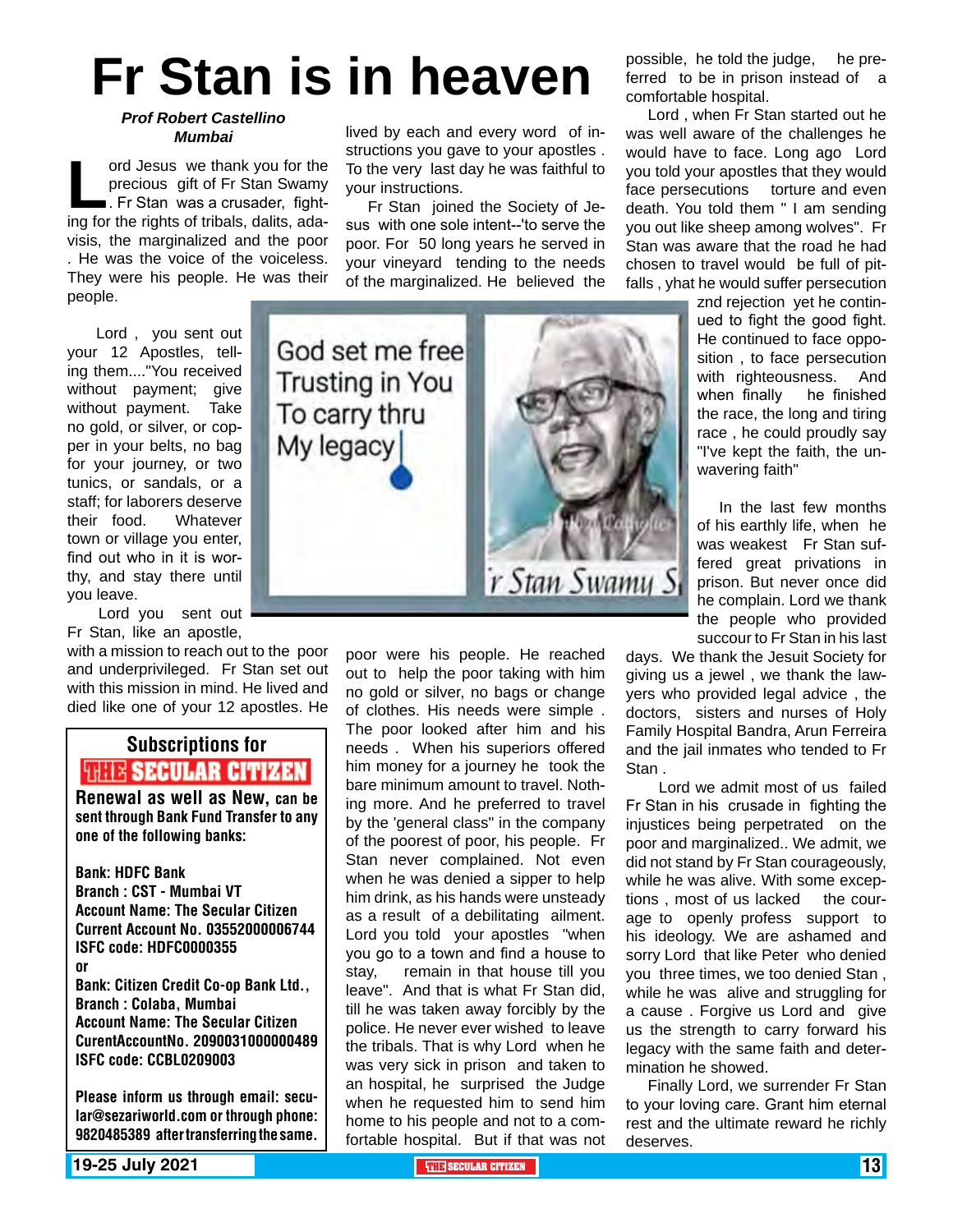## **Stan Swamy Pursued the Footprints of Jesus**

**Father Stan Swamy completed**<br>his earthly sojourn and went be-<br>yond this world on 05 July 2021,<br>for receiving his eternal reward for the his earthly sojourn and went beyond this world on 05 July 2021, for receiving his eternal reward for the commendable life he lived on earth and for celebrating it with God for ever. But, his going had both 'graceful' and 'disgraceful' dimensions, like the two sides of the coin.

He lived his life heroically for the 'noble cause of the browbeaten' for decades and that was 'graceful' about him. But, we Indians, some responsible people in special, failed to understand him or misunderstood him and misbehaved with him, unjustly so, and that was 'disgraceful' from our part.

The 'disgrace' from our part is in two ways, one of 'commission', on the one hand, and one of 'omission', on the other. The former committed 'crime against humanity' towards him by being active on the wrong side. The lat-

ter omitted their role of preventing the crime by being passive spectators of the crime, heartlessly so. In either case, the crime amounted to a 'crime against divinity' in one shot, as well.

This odd episode reminds us of Jesus Christ, who, some two thousand years ago, came down to the world as the Messiah to defend those who were oppressed by the so called powerful of the world. The politically and religiously powerful and privileged people of the time got a shock for life, seeing the Messiah standing on the side of the weaker ones and not with them.

As a result, the 'powerful' of the then society, both religious and political, conspired against Jesus and sentenced him to 'death on the cross', which was the most discreditable death they could conceive of. This was to make their own selves safe and secure and to ensure 'peaceful sleep', well, 'peace of the cemetery'

and 'sleep of the dead'!

Here in India, to be more specific, in Jharkhand, Stan Swamy pursued the path of the Messiah and stood like 'rock' for the fundamental rights of the original inhabitants of India, for several decades. Those with vested interests and power lost their sleep, naturally so. They noosed him in the so called Unlawful Activities Prevention Act (UAPA), in reaction to the obstruction posed to their private plot.

It may be recalled that UAPA does not believe in the universal norm of the world 'you are innocent until proved guilty'. 'UAPA and its custodians acted

> on Stan Swamy, in the most brutal manner. Accordingly, he was flatly denied even such a small thing like a water sipper or a straw, which is the most basic need of a frail senior citizen of 84 years with Parkinson! Finally, he had to die the death of the vicious irony

'you are guilty until otherwise proved innocent'. Besides, he had to die like a guilty person, without a trial, with a shackle attached to his ankle even on the death bed, very shamefully so.

Jesus the Messiah made 'history' in the world, even to the point of making a new beginning of the human history, AD (Anno Domini / After the Lord), as against BC (Before Christ). He presented to the world how 'bad' the 'story of a human being' on earth could be. He left with the world a high volume of 'human and divine values' for the humans to live by, too. He became for the world a 'paradigm by himself', as to how 'good' one can be to others, along with a range of lessons to learn from, for all ages to come.

So did Stan Swamy, making a 'history' in India, in his own way, in the footsteps of Jesus. For having left his native land of South India, for having learned the language of the people he



lived for, for being one among them, for advocating their basic rights and needs and thus for living for them the best way possible, he was awarded a 'chit of guilt', humiliation and suffering of the worst order for nearly 200 days. No doubt, he has become a 'case in point', along the lines of his Master Jesus.

Besides, as Jesus as 'Messiah par excellence' in his earthly sojourn, proved to be a 'good shepherd' to one and all, especially to the weaklings, in the world. As a 'great divine pastor' he knew the sheep and the sheep knew him. He was the door of the sheep. He wouldn't allow the 'wolves' to snatch his sheep from his custody, not even one of them. Without doubt, Messiah is a good shepherd in character. He lived for his sheep, nothing less and nothing more.

Stan Swamy had avowed to follow the footpath of his Master Jesus. His sheep was the 'aadivaasees of Jharkhand', a highly mistreated, deprived and marginalized group in India. He breathed for them and lived for them. He had the 'smell of the sheep', in the language of Pope Francis. He became a 'good shepherd' or pastor, after the fashion of his great Master. He wouldn't spare any effort to save his sheep from the beastly wolves around them. That was the raison d'être of his life.

Jesus was carrying the heavy cross on his shoulders. The soldiers were



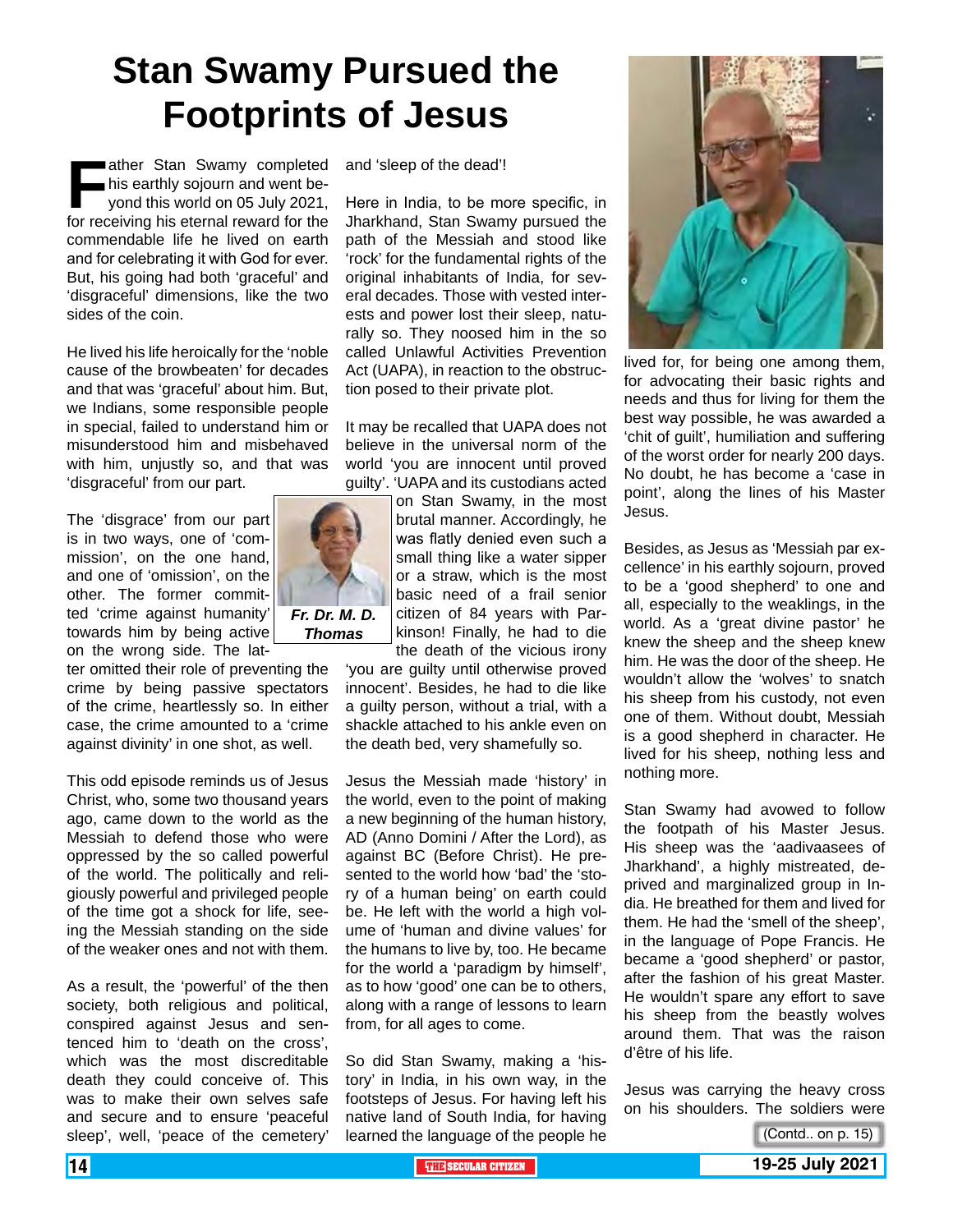#### (Contd.. from p. 14)

sadistically enjoying the fun. Over and above, they were further persecuting him and beating him up. Moved with pity, some women of Jesrusalem started weeping. Jesus knew that he was paying with his life the prize for the evil of the humans. That was the mission from his heavenly Father to be fulfilled, to the core. Jesus turned back and told them, 'do not weep for me, but weep for yourself and for your children'. Well, that is a great point!

Mourning for Stan Swamy doesn't make much sense. He knew very much the 'what and why' of the mission of his life, along with all that he underwent. We need to think for ourselves and for the citizens of our country and of the world society. Stan Swamy is an 'archetype' of the miserable state of our country and of the world. We have a duty to stand for one another, irrespective of affiliation to diverse communities and groups, for those pushed to the margins and are deprived and maltreated in special.

Father Stan Swamy was a 'living martyr' for decades, and during the days of the jailed suffering of 'being guilty without guilt', all the more. Now, he is an eternal martyr. He has to be a perennial source of inspiration. He has to motivate us citizens, to stand up, speak and act for the weaker sisters and brothers of our country and beyond. That is our constitutional duty. Justice, equality, fraternity, love and unity, in line with the democratic and secular credentials of the Constitution, are our national ethos and ethics, as well.

It is high time those who are still in the deep slumber of their 'comfort zones' of the world, safe and secure, to have woken up and come out to the open of the realities of life. For those who are Christians, 'pursuing the footprints of Jesus' would mean advancing the mission that remained incomplete by Stan Swamy. For people of other faiths, inspiration and strength have to be drawn from the respective gods and goddesses, to care for the other.

The citizens of India, our great country, form one community. Attending to one another as members of the same family or community has to be the 'national culture' of our land.

I am sure, the efforts, struggles, suffering and martyrdom of Father Stan Swamy as a 'guiltless guilty' will not go waste. It will produce its fruit in its own time, in diverse ways. It has to do so, too, sooner the better. The 'conscience' of the citizens of our country, backed by their divinely motivated wisdom, has to get awakened towards 'human and divine values', in line with the 'ethos and ethics' enshrined in the Constitution of our country. The Nobel laureate Rabindra Nath Tagore reminds us, "Into that heaven of freedom, my Father, let my country awake".

*The author is Director of Institute of Harmony and Peace Studies, New Delhi, and is committed to cross-cultural perspectives, Constitutional values, social ethics, interfaith relations, communal harmony, national integration and social amity. He pursues this sacred mission through lectures, articles, video messages, social interaction, views at TV channels, and the like. He can be contacted at 'mdthomas53@gmail.com'.* 

## **Matrimonial Proposals**

#### **Proposals are invited for**

--------

**Mangalorean RC Bachelor, 31 years belonging to a highly educated and very affluent family with interests in healthcare, agriculture and many other sectors, Tall, Fair, Handsome, Holding Doctorate, managing the family business in Karnataka State. (REF:MM104)**

**40 years Mangalorean bachelor doctor (Ph.D) Ht. 6' Wt. 75 kg Fair., Hadsome. no bad habits. High affluent society well connected. Belongs to highly placed business family in Mumbai (REF:MM103)**

**27 years Mangalorean spinster C.A., Ht. 5'.5" Wt. 50 kg Fair., Beautiful. well cultured. Affluent society. Belongs to established business family in Maharashtra (REF:MM105)**

**28 year Mumbai based Goan Roman Catholic Bachelor, Ht. 5' 10", Wt. 72 kgs, Wheatish Complexion, Edn. B.Com., Profession : a Banker (REF:MM109)**

**Vasai based affluent business family R.C. East Indian Spinster, 33, years Ht. 5' 2", very beautiful and pretty. MS General Surgeon, Doctor by profession. (REF:106)**

**Mumbai based now in Dubai Mangalorean Roman Catholic Spinster, 33 years, Ht. 5' 7", Fair Complexion, Edn.**  **BMS, profession: a Senior Merchandiser (REF:107)**

**Mumbai based Mangalorean Roman Catholic Spinster, 29 years, Ht. 5' 4", Wt. 72 kgs, Wheatish Complexion, Edn. B.Com., C.A., Holding a managerial post. (REF:108)** 

**Mangalorean RC Spinster, 34 years belonging to a highly educated middleclass family based in Mumbai Ht.5'.4" Wt. 78 Kg. Fair Qualified B.E., (EXTC) M.S. Consultant by profession (REF:FM109)**

**Mangalorean RC Spinster, 31 years Ht. 5".7" Wt. 69 Kgs, Fair. Mumbai based M.Sc., Clinical Research. Profession : Business Process Lead in MNC (REF:MM104)**

*Those interested in this proposal :*

- Registered members of Royal Christian Family can just email us mentioning the respective ref. no. and your registered no.
- **Non registered Grooms or Brides** are requested to upload your profile at our website www.royalchristianfamily.com and contact us on our email: royalchristianfamily@gmail.com mentioning the respective ref. no. along with your registered ID.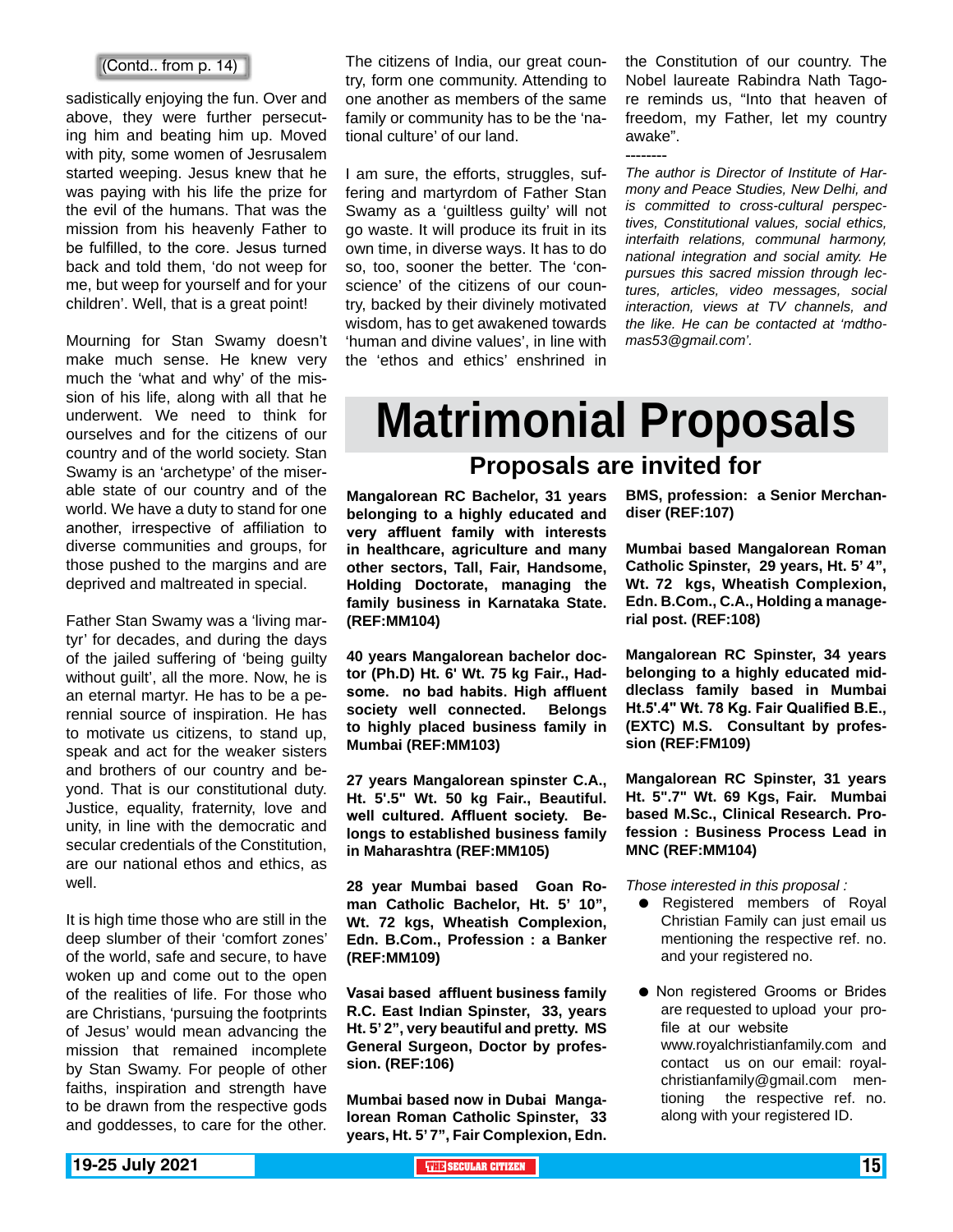## **Royal Christian Family MATRIMONIALS - GROOMS**

**7227. MUMBAI :** Goan Roman Catholic Bachelor, (Born in August 1990), Ht. 5' 10", Wt. 73 kgs, Wheatish Complexion, Edn. B.Com., working as a Senior HR. Contact email : baptistadarryl@yahoo.in

**7226. CANADA :** Canadian Citizen Mangalorean Roman Catholic Bachelor, (Born in August 1990), Ht. 5' 4", Wt. 59 kgs, Fair Complexion, Edn. M.Sc., in Environmental Science and in Energy Management postgraduate degrees from the University of Toronto. Working for a reputed company as Energy Management Analyst in Totonto. Contact email :

francisper@gmail.com

**7225. MUMBAI :** Goan Roman Catholic Bachelor, (Born in July 1994), Ht. 5' 7", Wt. 70 kgs, Fair Complexion, Edn. INFT, Profession : Database Developer. Contact email :

allan.jones.137@gmail.com

**7224. MUMBAI :** Goan Roman Catholic Bachelor, (Born in September 1986), Ht. 6', Wt. 93 kgs, Wheatish Complexion, Edn. Marine Engineering, working as a 3rd Engineer in Ship. Contact Mob.: 9773541522

**7221. MUMBAI :** Mangalorean Roman Catholic Bachelor, (Born in May 1985), Ht. 5' 7", Wt. 72 kgs, Wheatish Complexion, Edn. B.Com., working in a Oil rig. Contact email :

renithamas@yahoo.co.in

**7220. MUMBAI :** Anglo Indian Roman Catholic Divorcee, (Born in May 1978), Ht. 5' 10", Wt. 76 kgs, Fair Complexion, Edn. MBA PGDM, working as a HR. Contact email :

rodrigesmargaret69@gmail.com **7218. MUMBAI :** Goan Roman Catholic Bachelor, (Born in November 1988), Ht. 5' 9", Wt. 68 kgs, Wheatish Complexion, Edn. B.Sc., Aviation, working as a Commercial Pilot. 1st Officer. Contact email : dcostajess@gmail.com

## **Important Notice**

Telephone no. of candidate will be printed only with the consent of members. For Tel. Nos. Please contact: +91- 9820473103 / 9820485389 or Email : royalchristianfamily@gmail.com

**7216. MUMBAI :** Roman Catholic Bachelor, (Born in October 1988 ), Ht. 5' 9", Wt. 70 kgs, Wheatish Complex ion, Edn. MBA, HR speacialization, Profession : Lead Recruiter. Contact email : willujames310@gmail.com

**7213. MUMBAI :** Mangalorean Roman Catholic Bachelor, (Born in October 1989), Ht.6', Wt. 60 kgs, Fair Complexion, Edn. B.Sc. in Hospitality Studies, working i n a reputed organization. Contact email :

merwyn1989pinto@gmail.com

**7212. MUMBAI :** East Indian Roman Catholic Bachelor, (Born in February 1991), Ht. 5' 8", Wt. 70 kgs, Wheatish Complexion, Edn. Bachelor of Arts, B.H.M.S., Luzern, Switzerland, working as a Restaurant Supervior. Contact email : noellyn\_p@hotmail.com

**7207. Chandigarh :** Anglo Indian Catholic Divorcee, (Born in April 1972), Ht. 6' 1", Wt. 80 kgs, Very Fair Complexion, Edn. B.Com., MFC, MA English, Teacher by profession. Contact email : vishalsud81@gmail.com

**7206. new delhi :** Goan Roman Catholic Bachelor (Born in October 1995), Ht. 5' 6", Wt. 43 kgs, Fair Complexion, Edn. B.E. Computer Engineer, working as a Project Manager with Paytm. Contact email : dcosta.ria@gmail.com

**7203. MUMBAI :** Mangalorean Roman Catholic Bachelor, (Born in October 1985), Ht. 5' 7", Wt. 65 kgs, Wheatish Complexion, Edn.B.E. MBA, working for International Company. Contact email :

delphinempinto@gmail.com

**7202. MUMBAI :** Keralite Syrian Catholic Bachelor (Born in May 1973), Ht. 5' 6", Wt. 73 kgs, Wheatish Complexion, Edn. B.A., English Literature, Profession : Consultant Administration. Left Hand & Leg is weak due to earlier

#### To Place Your Matrimonial Advertisement Call: +91 - 9820485389 or 9820473103

Check your email at least once a week.

Members are requested to inform us when they are settled, so that publication of their details can be discontinued.

motorbike accident. Contact Email : josephmullakara1973@gmail.com **7196. MUMBAI :** Mangalorean Roman Catholic Bachelor (Born in March 1981), Ht. 6', Wt. 80 kgs, Wheatish Complexion, Edn. B.Com., HR Professional. Contact email : denstun@hotmail.com

**7188. MUMBAI :** Mangalorean Roman Catholic Bachelor (Hearing Impaired) (Born in September 1989), Ht. 5' 9", Wt. 62 kgs, Fair Complexion, Edn. HSC., Dip. in Computer Hardware. Working as a Cashier. Contact email : clifford9948@gmail.com OR 9920331773

**7185. MUMBAI :** Goan Roman Catholic Bachelor, (Born in October 1984) Ht. 5' 10", Wt. 72 kgs, Wheatish Complexion, Edn. B.Com., working for Bank. Contact email :

shaun.neo00.outlook.com

**7184. U.K. :** Goan Roman Catholic Bachelor, (Born in April 1990) Ht. 5' 7", Wt. 65 kgs, Wheatish Complexion, Edn. B.Com., working as a Credit Control in Private company in U.K. Contact email : troyt007@gmail.com

**7183. MUMBAI :** East Indian Roman Catholic Bachelor, (Born in February 1991) Ht. 5' 11", Wt. 86 kgs, Wheatish Complexion,Edn. PGDM and BMS., working as a Relationship Manager. Contact email :

ritadhawan10@gmail.com

**7180. U.K. :** Goan Roman Catholic Bachelor, (Born in September 1982) Ht. 6', Wt. 77 kgs, Fair, Edn. Chartered Accountant, Profession : Director Insurance Company. Contact email : russ\_dsouza@yahoo.com

**7175. MUMBAI :** Goan Roman Catholic Bachelor, (Born in July 1989) Ht. 5' 6", Wt. 74 kgs, Wheatish, Edn. B.Sc (H.C.M.) Hotel and Catering Management, 2nd Photographer /Merchandise Sales Dept., Contact email : osbertagneloalmeida@gmail.com

**If not settled within a year, renew your membership atleast two months in advance to continue the service uninterrupted.**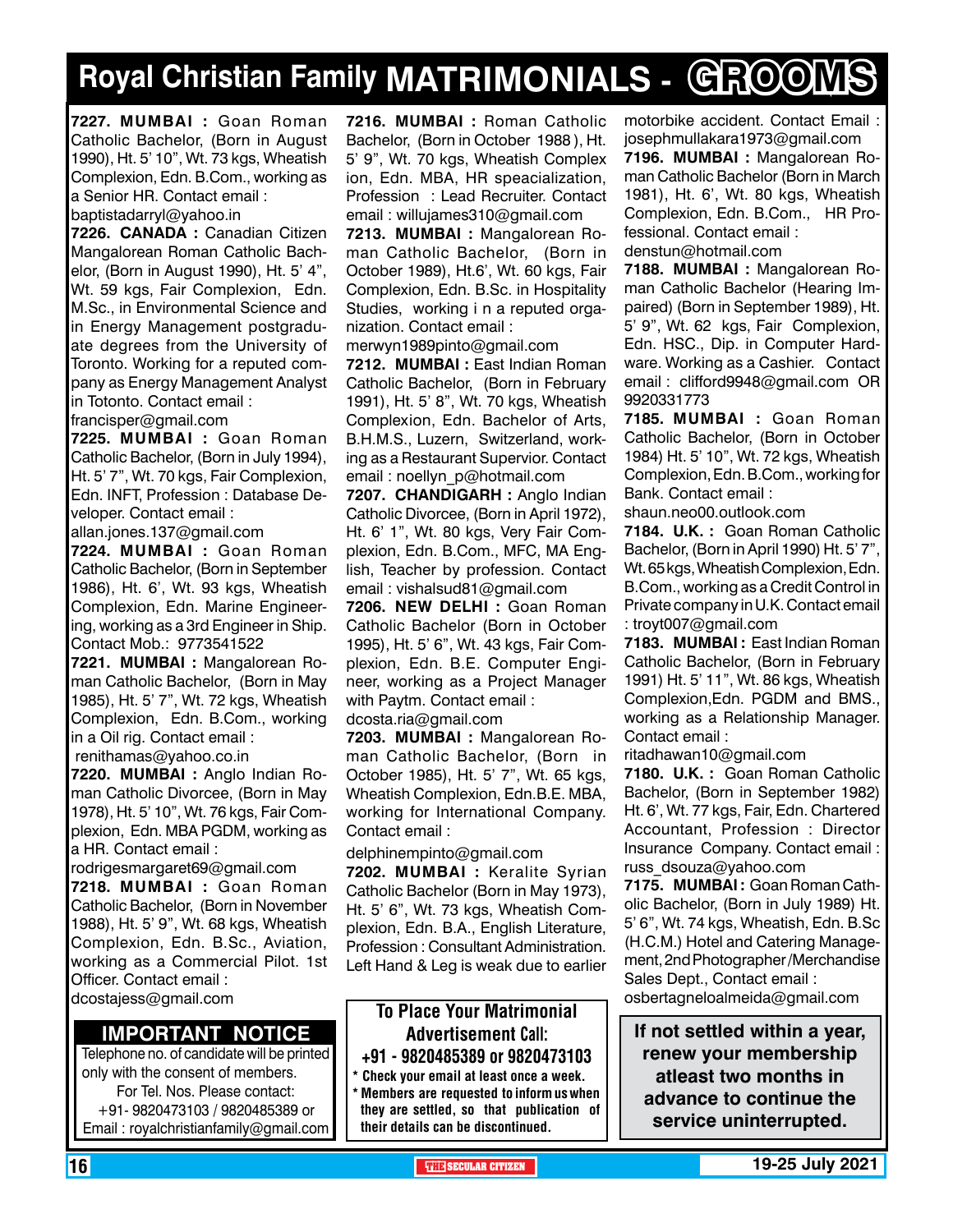## **Royal Christian Family MATRIMONIALS - BRIDES**

**7126. U.S.A. :** Mangalorean Roman Catholic Spinster, (Born in January 1992) from Mumbai, Ht. 5' 7", Wt. 60 kgs, Fair Complexion, Edn. B.E. (Computers) from Mumbai, M.S. (Information Systems) from US. Possesses H1B visa and is working as a Technical Analyst with an MNC in USA. Contact email :

wilfyjoy1315@gmail.com or call +91 98603 02527 / + 91 9970172527

**7228. KOLKATA :** Anglo Indian Roman Catholic Spinster, (Born in October 1988), Ht. 5' 4", Wt. 54 kgs, Wheatish Complexion, Good looking, Smart, Edn. B.A., working as a HR. Contact email :

advtresponse85@gmail.com

**7160. MUMBAI :** Mangalorean Roman Catholic Spinster, (Born in September 1988), Ht. 5' 7", Fair Complexion, Edn. BMS, working as a Senior Merchandiser in a Global Retail Company in Dubai. Contact email : prislobo10@gmail.com

**7214. MUMBAI :** Goan Roman Catholic Spinster, (Born in October 1986), Ht. 5' 4", Wt. 52 kgs, Fair Complexion, Edn. CA CFA Ms Finance M.Com., working as a Senior Manager. Contact email : frfernandes020@gmail.com

**7199. BANGALORE :** Mangalorean Roman Catholic Spinster, (Born in January 1990), Ht. 5' 2", Wt. 53 kgs, Fair Complexion, Edn. Master's in Mass Communications (NTU, Singapore) working as a Senior Manager of Corporate Communications in **SINGAPORE**. Contact email : mafern.2121@gmail.com

**7128. MUMBAI :** Affluent business family R.C. East Indian Spinster, (Born in 12-04-1988), Ht. 5' 2", very beautiful and pretty. Edn. MS General Surgeon, Doctor by profession. Contact email : drvd2019@gmail.com

**7182. MUMBAI :** Mangalorean Roman Catholic Spinster, (Born in

**Royal Christian Family Helps In Choosing The Right Life-Partner Serving Since 41 Years** October 1992), Ht. 5' 4", Wt. 72 kgs, Wheatish Complexion, Edn. B.Com., C.A., working as Asst. Manager in TATA Company. Contact : email : matrimonialp27@gmail.com

**6871 MUMBAI :** Goan Roman Catholic Spinster, (Born in January 1989), Ht. 5' 3", Wt. 56 kgs, Wheatish Complexion, Edn. M.A. Teacher by profession. Contact email :

andreaandrade310@gmail.com

**7066. MUMBAI :** Mangalorean Roman Catholic Spinster, (Born in June 1987), Ht. 5' 4", Wt. 78 kgs, Fair Complexion, Edn. B.E., (EXTC) M.S. (International Business Management), working as a Consulting Manager. Contact email :

l2018anselm@yahoo.com

**7064. MUMBAI :** Goan Roman Catholic Spinster, (Born in May 1988), Ht. 5' 2", Wt. 50 kgs, Wheatish Complexion, Edn. MBA, working for Private Company as an Accounts Executive. Contact email : cecrc19@gmail.com

**7014. MUMBAI :** Mangalorean Roman Catholic Spinster, (Born in September 1992), Ht. 5' 1", Wt. 45 kgs, Fair Complexion, Edn. MMS (Finance) working as a Finance Executive in Limited Company. Contact email :

eva\_hpereira@rediffmail.com

**6860 MUMBAI :** Goan Roman Catholic Spinster, (Born in October 1991), Ht. 5' 4", Wt. 55 kgs, Wheatish Complexion, Edn. B.M.M. (Mass Media), working for IT in MNC. Contact

email : lgp1891@gmail.com

**7070. MUMBAI :** Mangalorean Roman Catholic Spinster, (Born in March 1992), Ht. 5' 5", Wt. 48 kgs, Wheatish Complexion, Edn. M.Com., CS., working as a Company Secretary in Private Firm. Contact email :

smile9920@outlook.com **7081 MUMBAI :** Goan Roman Catholic Spinster, (Born in April 1993),

#### **Important Notice**

Telephone no. of candidate will be printed only with the consent of members. For Tel. Nos. Please contact: +91- 9820473103 / 9820485389 or Email : royalchristianfamily@gmail.com

5' 3", Wt. 55 kgs, Wheatish Complexion, Edn. Masters of Dentistry (MDS), Dental Surgeon, Doctor by profession. Contact email :

carlferns93@gmail.com

**7105 MUMBAI :** Mangalorean Roman Catholic Spinster, (Born in November 1991), Ht. 5' 5", Wt. 62 kgs, Wheatish Complexion, Edn. M.Sc., Microbiology, (Pursuing Ph.D., ) Assistant Professor. Contact email : 1991divine@gmail.com

**7143. MUMBAI :** Goan Roman Catholic Spinster, (Born in April 1987), Ht. 5' 4", Wt. 75 kgs, Wheatish Complexion, Edn. M.A. (Literature) working as a Sales & Marketing Manager. Contact email :

irisedsouza@gmail.com

**7156 MUMBAI :** Mangalorean Roman Catholic Spinster, (Born in November 1993), Ht. 5'1", Wt. 65 kgs, Fair Complexion, Edn. MBA., working in an IT Company as an Executive Assistant. Contact email : mumbai.lavi@gmail.com

**7145 MUMBAI :** East Indian Roman Catholic Spinster, (Born in December 1992), Ht. 4'11", Wt. 50 kgs, Fair Complexion, Edn. M.Sc., Lecturer by profession. Contact email : andrea210358@gmail.com

**7125. CANADA :** Mangalorean Roman Catholic Spinster, (Born in February 1983), Ht. 5' 8", Wheatish Complexion, Edn. M.A., working as a Consultant. Contact email : llmendonca@shaw.ca

**Registered members can publish their ad in all the 50 issues in a year for Rs. 8000 only.**

If you wish to publish your matrimonial classified advertisement in all the 50 issues in a year, you can do so for an amount of Rs. 8000 only.

#### To Place Your Matrimonial Advertisement Call:

- +91 9820485389 or 9820473103
- \* Check your email at least once a week. Members are requested to inform us when they are settled, so that publication of their details can be discontinued.

**19-25 July 2021 THE SECULAR CITIZEN** 17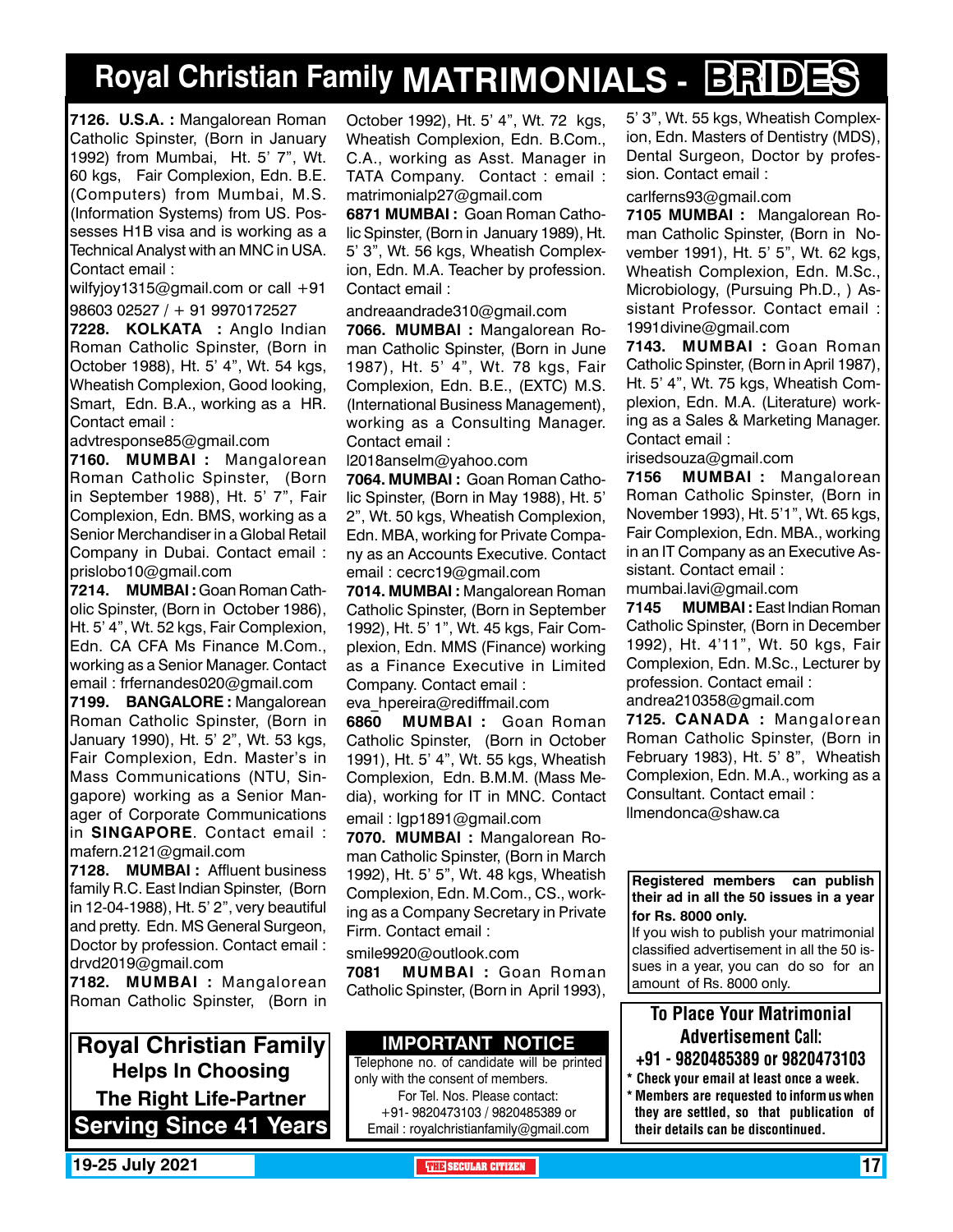

#### *-Ivan Saldanha-Shet.*

In times when western oriented education appreciates and adores jobs<br>in MNCs and overseas, the values<br>and motivation for senior Govt posin times when western oriented education appreciates and adores jobs in MNCs and overseas, the values tions from well qualified is essential and the young should aim for higher Govt posts which is very satisfying. The oft extolled old thought, "Jan ka Seva Janardhan ka Seva" (Service to people is service to God) and the need to serve GOD and man through Government service needs highlighting and the main avenue to improve Govt service delivery to all. Times when Govt service was not on par with other services have long gone, many young have not realised this - the fact is the opportunity to serve in very powerful ways and enjoy a good life and compensation package is second to none. The sensitive grooming in the best traditions of culture by educational institutions and family philosophies definitely have had a strong impact in the past, but got diluted by others. Just as the lockdown in Mangalore was opened up, a rare occasion following all Covid Protocols was held on July 2, 2021 forenoon. Classmates of historic St. Aloysius School, Mangalore, 1979 - 89, gathered in a very organised manner to felicitate and recognise three of their mates, who have achieved great heights serving the Government, the Nation and mainly the people.

The leaders of the class group here, placed the great honour of presiding over the day's proceedings on their very own deputy HM and class teacher Sri. Gopalakrishna Bhat (who seemed

like one of them and not a day older). Though, the membership of this august group is a 100 plus, some were present with a few family members. Many members are outside and travel was restricted due the existing pandemic, many all over watched the live cast. The normal protocol of the institution that shaped them was evident, a brief prayer opened the function, those who had passed on were remembered, the welcome address was made and all settled in to know and laud the three achievers being honoured.

#### *About the three grand achievers honoured :*

**Sri Pradeep D'Souza,** Jt Director in Statistics Department : Born in Mangalore, earned B.Sc, M.Sc (Stats) Mangalore Uni(MU), M.Phil (Stats) MU, M.A (census science), and several specialised degrees/courses. He is presently Karnataka govt's Joint Director in Statistics Department and with additional charge as secretary Coastal development, Asst Director Youth and sports DK district. He is also national level referee for Volleyball, Black Belt in Karate, Football state level represented, a director of Govt officers Kanara Co-op Bank and holds several honorary recognised positions. In younger times he also served as lecturer in Puttur College and Besant womens college as lecturer after his Post graduation. Awarded several recognitions and trophies as student and govt official

**Sri Rajesh Shetty,** Sr Divisional Controller KSRTC Hassan : A native of Kanara, well qualified with Law and Management degrees, he has spearheaded teams overseeing operations of public transport in Karnataka for long. Core competences and specialised knowledge in analytical skills, strategy development and innovation, communications, negotiation, networking and capacity development. Served as advocate till 1999, Mangalore bar association, Law officer class 2 and later class1. Since 2017 till date as Sr Divisional Controller KSRTC Hassan district. Frequently recognized by various body's for contributions to society in his official roles.

**Dr. Ronald Fernandes,** Member KPSC : Hailing from and rooted in Mangalore, his career and cultural depth is noteworthy - B.Sc, MCJ (Communications & journalism) MU, PhD Journalism MU, Member of Board of Studies in Journalism at Aloysius, Nitte, Manipal, Agnes and Alva's institutions and served as faculty. Among some of the positions he held are - 1996 - 2018 various journalism positions including Bureau Head in Deccan Herald. Served in multi capacities in Press Club, Red Cross, Chairperson Blood Bank , DK, District Jail committee and so on. Been awarded widely and frequently for his services and duties, to name a few : sarojini Naidu Award for journalism 2009, Sadhana Award for journalism 2011, Karnataka Madhyama award 2011. DK district Rajyotsava Award 2012....Author of 'TV Tolls for teens' 'Mangalore matters' 'Uncovering the urban masks' . Dr. Fernandes has been instrumental in developing various social and philanthropic projects and activities in the region. KPSC - 'Karnataka Public Service Commission' is the state's statutory body for all Govt recruiting.

This class group has collected all those who were a part of the class at any given time and have created a mutual well being action group to ensure all are happy and growing well together. Indeed it is an exemplary group which supports each other in good times and bad as a family and with simplicity, understanding and generosity. The main message to all concerned was that more importance is needed for youngsters to go into Govt jobs. May their plans succeed for better humanity and blessings universally.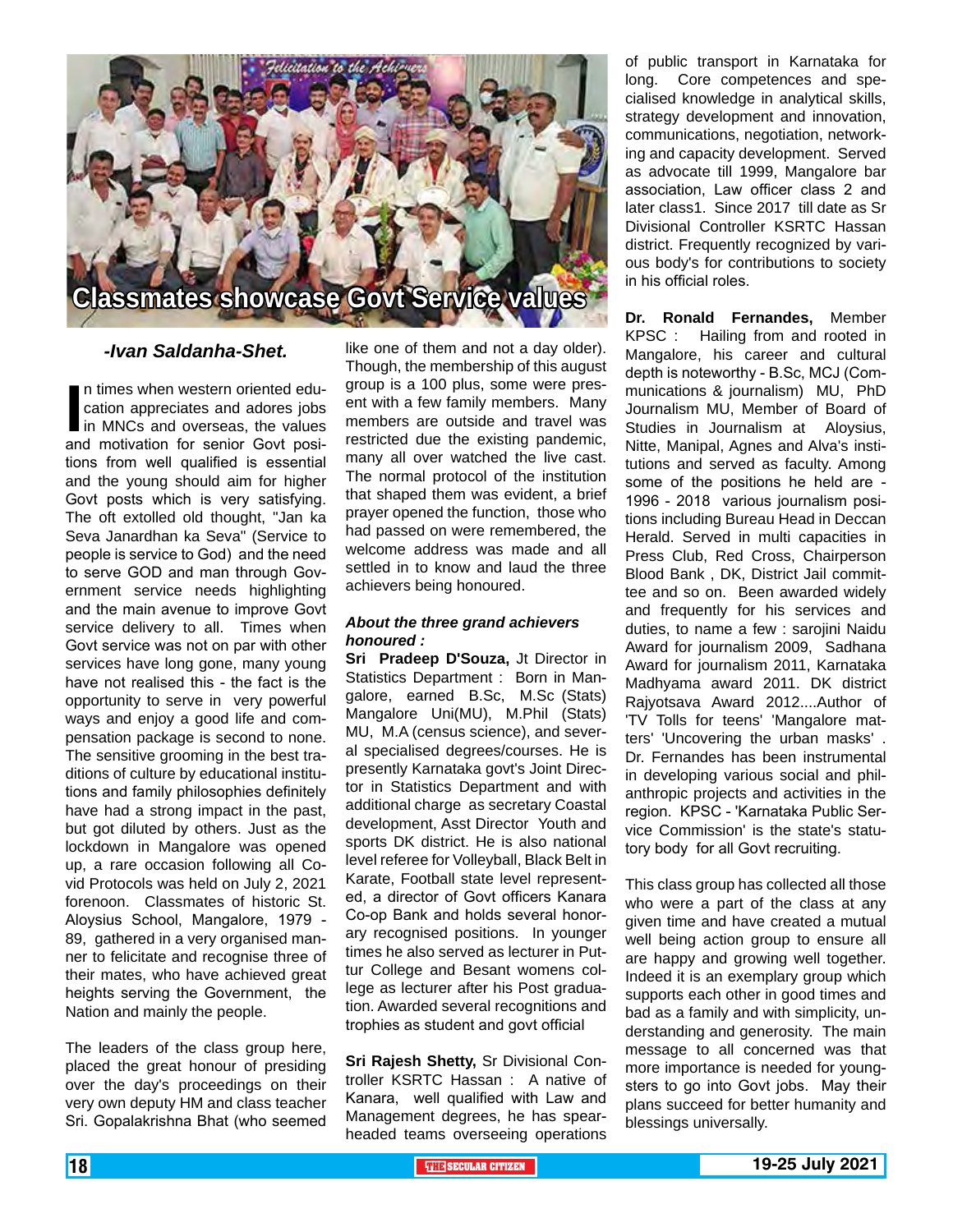*The Woman Sinner who became a Saint* 

### **Saint Mary Magdalene, Apostle Of Apostles**

#### **Feast 22 JULY**

It is of utmost importance to understand that Almighty God did not come to earth on a spiritual mission to aid and abide with the rich and pious ; instead, He came to save sinners and to bring salvation and redemption.

Perhaps the concept can be more vividly explained with reference to Saint Paul and Saint Augustine. Paul

persecuted, imprisoned and killed Christians before his conversion. Augustine lusted for sex, perversion and the sins of abuse, before he repented and was made Bishop of Hippo and became a saint.

At times a woman can be a sinner, a prostitute, who sells her beauty and body for a life of wine, wealth and song. Such acts are not scoffed at in our generation, also, we do not stone or kill a woman for being a harlot. If she repents, the woman is always forgiven in the Christian faith.

Saint Mary Magdalene had been a harlot who mixed with rich Jews and Pharisees who were able to give her valuable gifts to win her favors. In the gospel she is spoken about more times than many of the apostles. Magdalene is historically mentioned as a

great sinner who came from the village of Magdala, and was converted to Christianity, to eventually become a saint.

Magdalene had a sister, Martha and a brother, Lazarus (the one Christ brought back **BROWN** 

to life from the dead).

Mary Magdalene is the "Patron saint of brazen women". Her daring to rush



into the dining hall where Pharisees and Jews were speaking to Jesus, she threw herself at the feet of the Lord, pouring precious oil and drying it with her hair, took courage. It is now universally agreed that she is one of the most beloved of saints in the Church.

This woman, Mary from Magdala is the same sinner caught in adultery who the crowds wanted to stone to death, and Jesus saved her life. Thereafter, Magdalene became a follower and close companion of Jesus and the apostles.

Mary was the first to see the Risen Christ. She is the first messenger of

(Contd.. on p. 20)

#### **Royal Christian Family Tel.: +91 – 9820485390 / 9820473103**

#### **Inviting Proposals from Brides for Canada based Mangalorean Groom**

We are approaching you with a Proposal whose profile is given below. The Groom is a Mangalorean is a Citizen of Canada. Those interested in this proposal and willing to settle in Canada can contact us at Royal Christian Family. More details of the Groom and his parents with photograps available with us. (ID MM111)

CANADA based Canadian Citizen Mangalorean Roman Catholic Bachelor, (Born in August 1990), Ht. 5' 4", Wt. 59 kgs, Fair Complexion, Edn. M.Sc., in Environmental Science and in Energy Management postgraduate degrees from the University of Toronto. Working for a reputed company as Energy Management Analyst in Totonto.

Raised and brought up in Canada in a loving and caring family atmosphere with good family values. He is highly self-motivated for self development, determined and dedicated to his responsibilities both in his professional and personal life.

He is a family-oriented person and has strong family bonds. He keeps up with technology developments, economy, politics, social issues, and easily integrates with people from different cultures and backgrounds.

His hobbies include sports, movies, hiking, camping and traveling to explore different cultures and places. He has travelled in Middle East, Europe, North America and South America. He has a passion for fitness and strongly believes in healthy living in a greener planet earth. Proposals are sought from a professionally educated (masters), friendly, independent, suitable Roman Catholic girl up to 29 years, up to 5' 3" tall, with a good family background & values, preferably well settled abroad or India.

**Contact : Royal Christian Family Tel.: +91 - 9820485389 / 9820473103 mention Ref ID MM111.**